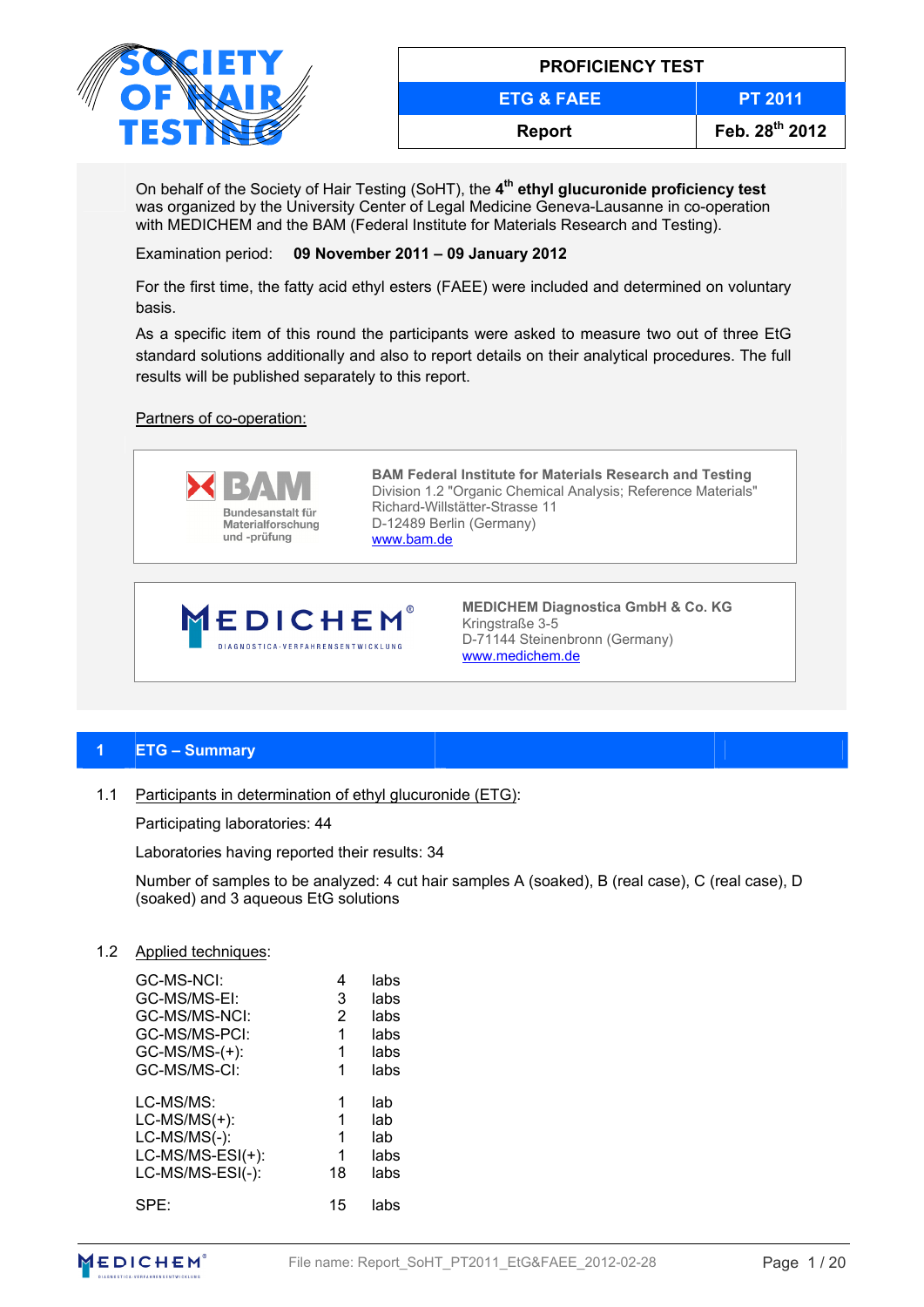#### 1.3 Control of homogeneity:

Homogeneity of the samples was assessed under repeatability conditions. The inter-sample variation of EtG was calculated using analysis of variance for samples A, B, C and D, respectively. Samples B and C revealed to be homogenous, with inter-sample variation coefficients below 6% and 13%, respectively. Samples A and D were obtained from sources with higher intrinsic variability of the EtG content. Inter-sample variation coefficients were therefore 24% (sample A) and 26% (sample D).

#### 1.4 Statistical analysis:

Statistical analysis was based on robust estimators (median instead of the mean and interquartile range instead of standard deviation), which display the advantage to be less sensitive to extreme values. It was therefore not necessary to identify and remove the outlier values. All laboratory results were thus considered for calculations.

Results that were lower than the defined limit of quantification (LOQ) were not included in the statistical analysis.

#### 1.5 Z-score:

The performance of each participating laboratory was assessed by Z-score for each hair and solution sample.

Z-score values were calculated as follows:

 $Z = (x - \gamma) / IQ_R$ 

Where:

x corresponds to the individual laboratory's value.  $\chi$  corresponds to the median value obtained from all laboratory means.  $IQ<sub>R</sub>$  corresponds to the interquartile range calculated as  $(Q1, 0.25)$  -  $(Q3, 0.75)$ (the upper quartile minus the lower quartile).

## 1.6 Decision criteria:

A range of  $\chi$  - 2  $\star$  Z  $\ltimes$  x  $\lt \chi$  + 2  $\star$  Z was defined as decision criteria for considering a test result x for ethyl glucuronide positive.

| Not passed in Sample A: 2 labs (all LC-MS/MS-ESI(-))<br>Not passed in Sample B: 2 labs (all LC-MS/MS-ESI(-))<br>Not passed in Sample C: 2 labs (all LC-MS/MS-ESI(-)) | Not passed in Sample D: 2 labs (1 LC-MS/MS-ESI(-), 1 GC-MS/MS-NCI) |
|----------------------------------------------------------------------------------------------------------------------------------------------------------------------|--------------------------------------------------------------------|
| No quantitative result in Sample A:<br>No quantitative result in Sample B:                                                                                           | 4 labs (2 LC-MS/MS, 2 GC-MS/MS)<br>2 labs (all LC-MS/MS)           |
| No quantitative result in Sample C:                                                                                                                                  | 6 labs (4 LC-MS/MS, 2 GC-MS/MS)                                    |

No quantitative result in Sample D: 0 labs Not passed in Standard solution 1: 2 labs (all LC-MS/MS) Not passed in Standard solution 2: 4 labs (3 LC-MS/MS, 1 GC-MS/MS-NCI) Not passed in Standard solution 3: 3 labs (2 LC-MS/MS, 1 GC-MS/MS-PCI)

1.7 Certificates:

Certificates are provided by the EtG & FAEE Proficiency Testing Supervisor:

## **Dr. rer. nat. Frank Sporkert**

Centre Universitaire Romand de Médecine Légale - UTCF Rue du Bugnon 21, CH-1011 Lausanne (Switzerland) Frank.Sporkert@chuv.ch Fax: +41 (0)21 314 7329

The certificates will attest the participation in the EtG and/or FAEE analyses as well as the successful determination of EtG in the authentic samples B and C according to the acceptance criteria (2 x IQR).

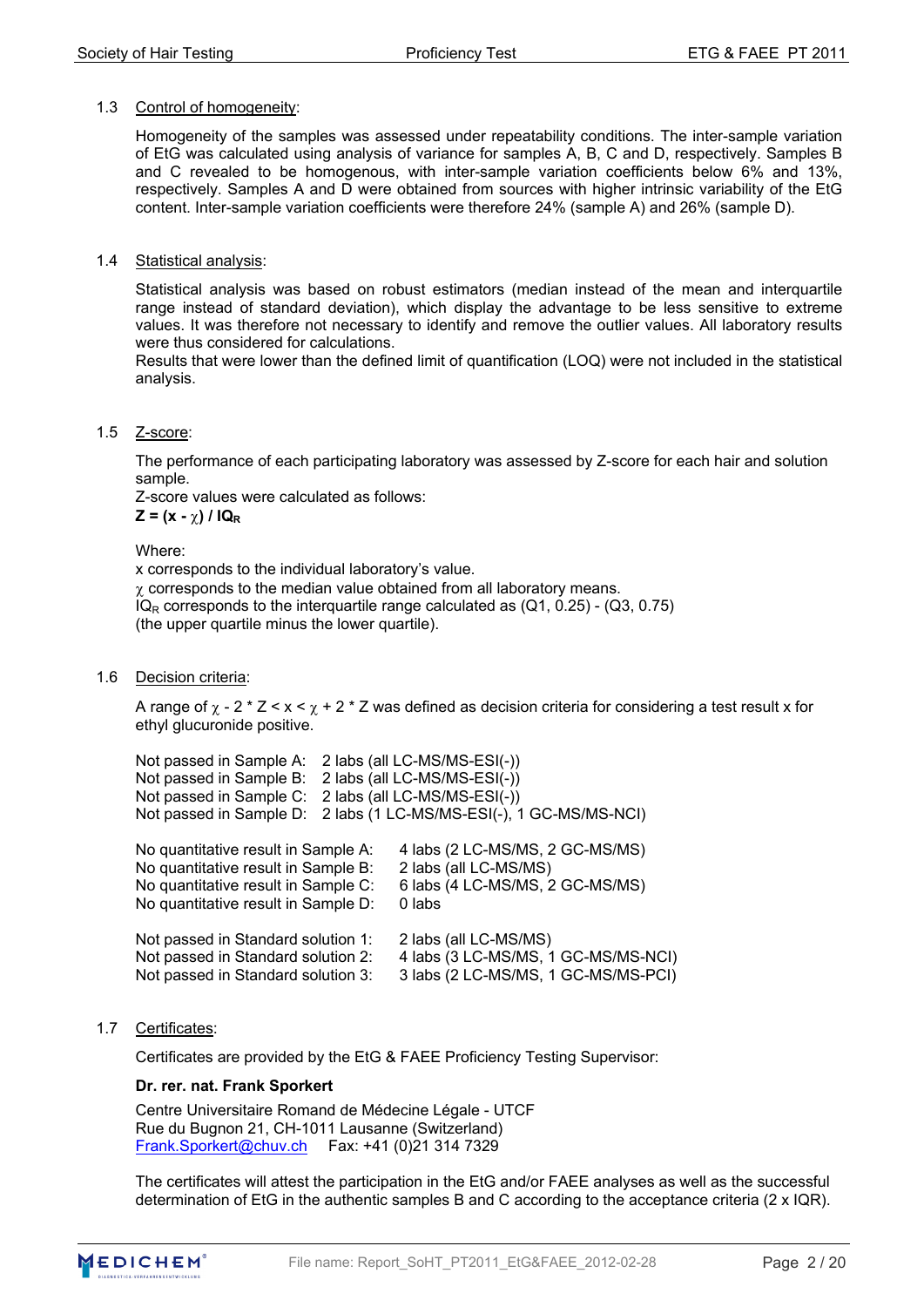| EtG - Sample A                           |                                   |                              |                                   |                    |            |
|------------------------------------------|-----------------------------------|------------------------------|-----------------------------------|--------------------|------------|
| Lab code                                 | <b>Sample A</b><br><b>Average</b> | <b>Standard</b><br>deviation | <b>Diff from</b><br><b>Median</b> | Z-score            | passed     |
|                                          | [pg/mg]                           | [pg/mg]                      | [pg/mg]                           |                    |            |
|                                          |                                   |                              |                                   |                    |            |
| 01E4<br>02E4                             | 14.50<br><b>ND</b>                | 0.71                         | 0.10                              | 0.02               | yes        |
| 04E4                                     | <b>ND</b>                         |                              |                                   |                    |            |
| 05E4                                     | 7.59                              | 1.91                         | $-6.81$                           | $-1.33$            | yes        |
| 06E4                                     | 14.00                             | 0.00                         | $-0.40$                           | $-0.08$            | yes        |
| 07E4<br>08E4                             | 7.95<br>12.85                     | 1.20<br>2.33                 | $-6.45$<br>$-1.55$                | $-1.26$<br>$-0.30$ | yes<br>yes |
| 09E4                                     | 56.60                             | $\blacksquare$               | 42.20                             | 8.23               | no         |
| <b>10E4</b>                              | 20.40                             | 0.28                         | 6.00                              | 1.17               | yes        |
| <b>11E4</b>                              | 17.75                             | 0.21                         | 3.35                              | 0.65               | yes        |
| <b>14E4</b><br><b>15E4</b>               | 17.75<br>6.60                     | 3.18<br>0.11                 | 3.35<br>$-7.80$                   | 0.65<br>$-1.52$    | yes        |
| <b>16E4</b>                              | <b>BLQ</b>                        |                              |                                   |                    | yes        |
| <b>17E4</b>                              | 14.30                             | ÷,                           | $-0.10$                           | $-0.02$            | yes        |
| <b>18E4</b>                              | 14.69                             | 2.78                         | 0.29                              | 0.06               | yes        |
| <b>19E4</b>                              | 12.55                             | 0.07                         | $-1.85$                           | $-0.36$            | yes        |
| <b>21E4</b><br><b>22E4</b>               | 14.65<br>16.85                    | 3.32<br>0.07                 | 0.25<br>2.45                      | 0.05<br>0.48       | yes<br>yes |
| 24E4                                     | 12.84                             | 3.63                         | $-1.56$                           | $-0.30$            | yes        |
| <b>26E4</b>                              | 11.55                             | 1.20                         | $-2.85$                           | $-0.56$            | yes        |
| <b>27E4</b>                              | 16.10                             | $\blacksquare$               | 1.70                              | 0.33               | yes        |
| <b>28E4</b><br>29E4                      | 28.30<br>9.20                     | 1.34                         | 13.90<br>$-5.20$                  | 2.71<br>$-1.01$    | no         |
| 30E4                                     | 12.75                             | $\blacksquare$<br>0.21       | $-1.65$                           | $-0.32$            | yes<br>yes |
| 33E4                                     | 9.10                              | 2.26                         | $-5.30$                           | $-1.03$            | yes        |
| 34E4                                     | 10.50                             | 1.31                         | $-3.90$                           | $-0.76$            | yes        |
| 35E4<br>36E4                             | neg                               |                              |                                   |                    |            |
| 37E4                                     | 12.25<br>16.00                    | 2.63<br>1.41                 | $-2.15$<br>1.60                   | $-0.42$<br>0.31    | yes<br>yes |
| 39E4                                     | 20.70                             |                              | 6.30                              | 1.23               | yes        |
| 41E4                                     | 17.40                             | 8.63                         | 3.00                              | 0.59               | yes        |
| 42E4                                     | 17.35                             | 2.90                         | 2.95                              | 0.58               | yes        |
| 43E4<br>44E4                             | 18.25<br>12.30                    | 2.19<br>0.99                 | 3.85<br>$-2.10$                   | 0.75<br>$-0.41$    | yes<br>yes |
|                                          |                                   |                              |                                   |                    |            |
| Average                                  | 15.8                              |                              |                                   |                    |            |
| SD                                       | 8.92                              |                              |                                   |                    |            |
| CV(%)                                    | 56.5                              |                              |                                   |                    |            |
| <b>Median</b>                            | 14.4                              |                              |                                   |                    |            |
| Minimum                                  | 6.60                              |                              |                                   |                    |            |
| <b>Quartile 25</b><br><b>Quartile 75</b> | 12.3<br>17.4                      |                              |                                   |                    |            |
| Maximum                                  | 56.6                              |                              |                                   |                    |            |
| <b>IQR</b>                               | 5.13                              |                              |                                   |                    |            |
| $2 \times IQR$                           | 10.3                              |                              |                                   |                    |            |
| <b>Accepted range min</b>                | 4.15                              |                              |                                   |                    |            |
| <b>Accepted range max</b>                | 24.7                              |                              |                                   |                    |            |

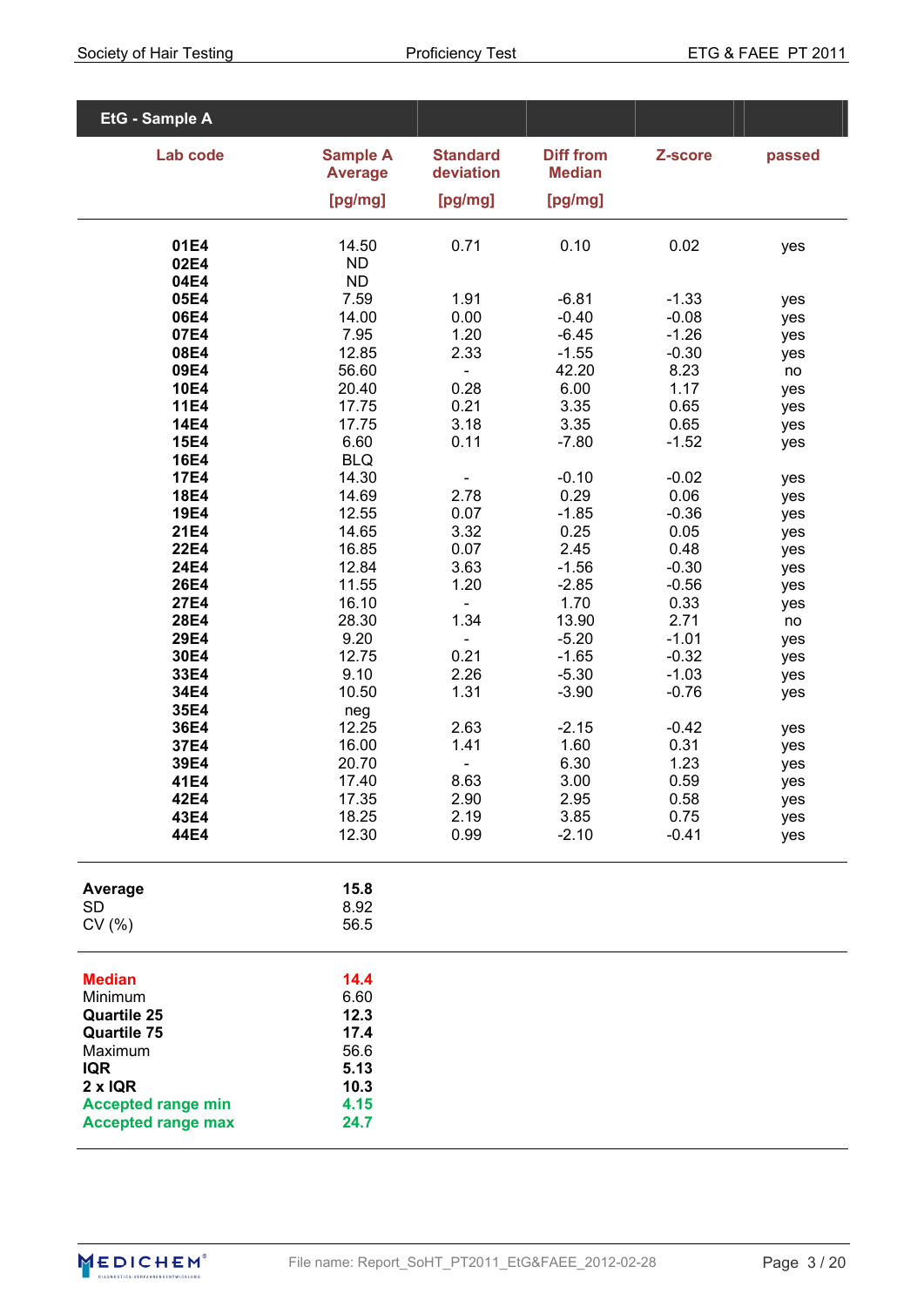



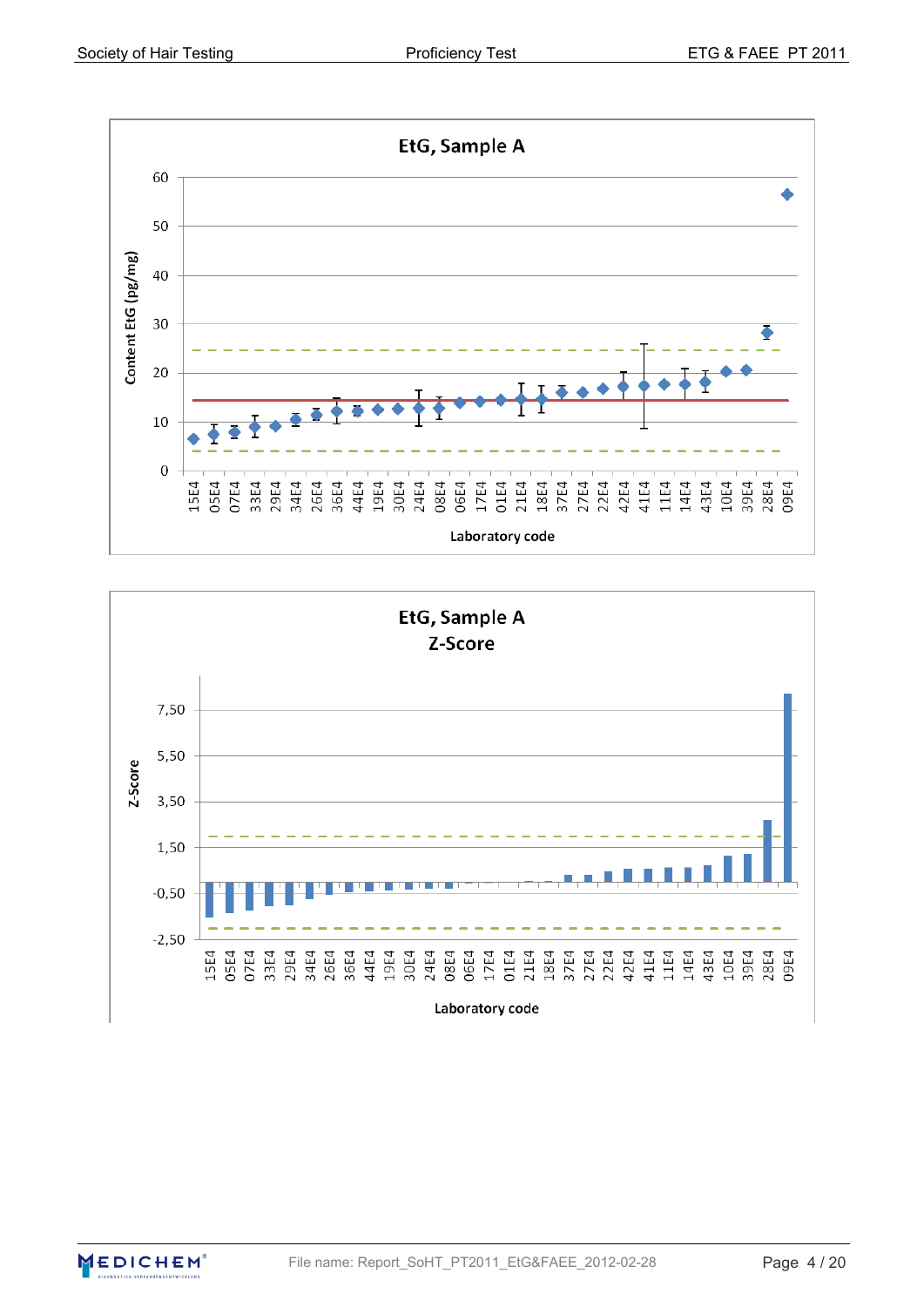| EtG - Sample B             |                                   |                              |                                   |                    |            |
|----------------------------|-----------------------------------|------------------------------|-----------------------------------|--------------------|------------|
| Lab code                   | <b>Sample B</b><br><b>Average</b> | <b>Standard</b><br>deviation | <b>Diff from</b><br><b>Median</b> | Z-score            | passed     |
|                            |                                   |                              |                                   |                    |            |
|                            | [pg/mg]                           | [pg/mg]                      | [pg/mg]                           |                    |            |
| 01E4                       | 24.33                             | 5.13                         | 4.06                              | 0.55               | yes        |
| 02E4                       | 34.00                             |                              | 13.73                             | 1.86               | yes        |
| 04E4                       | 29.00                             |                              | 8.73                              | 1.18               | yes        |
| 05E4                       | 15.29                             | 0.93                         | $-4.99$                           | $-0.67$            | yes        |
| 06E4<br>07E4               | 11.50<br>17.55                    | 0.71<br>0.49                 | $-8.78$<br>$-2.73$                | $-1.19$<br>$-0.37$ | yes<br>yes |
| 08E4                       | 16.60                             | 1.84                         | $-3.68$                           | $-0.50$            | yes        |
| 09E4                       | 37.30                             |                              | 17.03                             | 2.30               | no         |
| <b>10E4</b>                | 22.15                             | 1.63                         | 1.88                              | 0.25               | yes        |
| <b>11E4</b>                | 21.50                             | 2.69                         | 1.23                              | 0.17               | yes        |
| <b>14E4</b><br><b>15E4</b> | $\overline{\phantom{0}}$<br>12.21 | 0.16                         | $-8.07$                           | $-1.09$            |            |
| <b>16E4</b>                | 16.53                             | 1.94                         | $-3.75$                           | $-0.51$            | yes<br>yes |
| <b>17E4</b>                | 18.40                             |                              | $-1.88$                           | $-0.25$            | yes        |
| <b>18E4</b>                | 34.24                             | 9.16                         | 13.97                             | 1.89               | yes        |
| <b>19E4</b>                | 19.45                             | 0.07                         | $-0.82$                           | $-0.11$            | yes        |
| <b>21E4</b>                | 19.45                             | 0.92                         | $-0.82$                           | $-0.11$            | yes        |
| <b>22E4</b><br><b>24E4</b> | 33.95                             | 1.48<br>2.44                 | 13.68                             | 1.85<br>$-0.27$    | yes        |
| <b>26E4</b>                | 18.30<br>13.25                    | 0.21                         | $-1.98$<br>$-7.03$                | $-0.95$            | yes<br>yes |
| <b>27E4</b>                | 25.50                             |                              | 5.23                              | 0.71               | yes        |
| <b>28E4</b>                | 98.33                             | 3.26                         | 78.06                             | 10.57              | no         |
| 29E4                       | 13.60                             |                              | $-6.68$                           | $-0.90$            | yes        |
| 30E4                       | 19.80                             | 0.42                         | $-0.47$                           | $-0.06$            | yes        |
| 33E4<br>34E4               | 19.05<br>25.50                    | 0.21<br>2.79                 | $-1.23$<br>5.23                   | $-0.17$<br>0.71    | yes        |
| 35E4                       | neg                               |                              |                                   |                    | yes        |
| 36E4                       | 25.00                             | 2.45                         | 4.73                              | 0.64               | yes        |
| 37E4                       | 25.00                             | 0.00                         | 4.73                              | 0.64               | yes        |
| 39E4                       | 20.70                             |                              | 0.43                              | 0.06               | yes        |
| 41E4                       | 18.30                             | 1.13                         | $-1.98$                           | $-0.27$            | yes        |
| 42E4<br>43E4               | 19.85<br>21.90                    | 0.64<br>1.70                 | $-0.42$<br>1.63                   | $-0.06$<br>0.22    | yes<br>yes |
| 44E4                       | 28.50                             | 2.69                         | 8.23                              | 1.11               | yes        |
|                            | 24.3                              |                              |                                   |                    |            |
| Average<br><b>SD</b>       | 15.05                             |                              |                                   |                    |            |
| CV(% )                     | 62.1                              |                              |                                   |                    |            |
| <b>Median</b>              | 20.3                              |                              |                                   |                    |            |
| Minimum                    | 11.5                              |                              |                                   |                    |            |
| <b>Quartile 25</b>         | 18.1                              |                              |                                   |                    |            |
| <b>Quartile 75</b>         | 25.5                              |                              |                                   |                    |            |
| Maximum<br><b>IQR</b>      | 98.3<br>7.39                      |                              |                                   |                    |            |
| $2 \times IQR$             | 14.8                              |                              |                                   |                    |            |
| <b>Accepted range min</b>  | 5.50                              |                              |                                   |                    |            |
| <b>Accepted range max</b>  | 35.1                              |                              |                                   |                    |            |

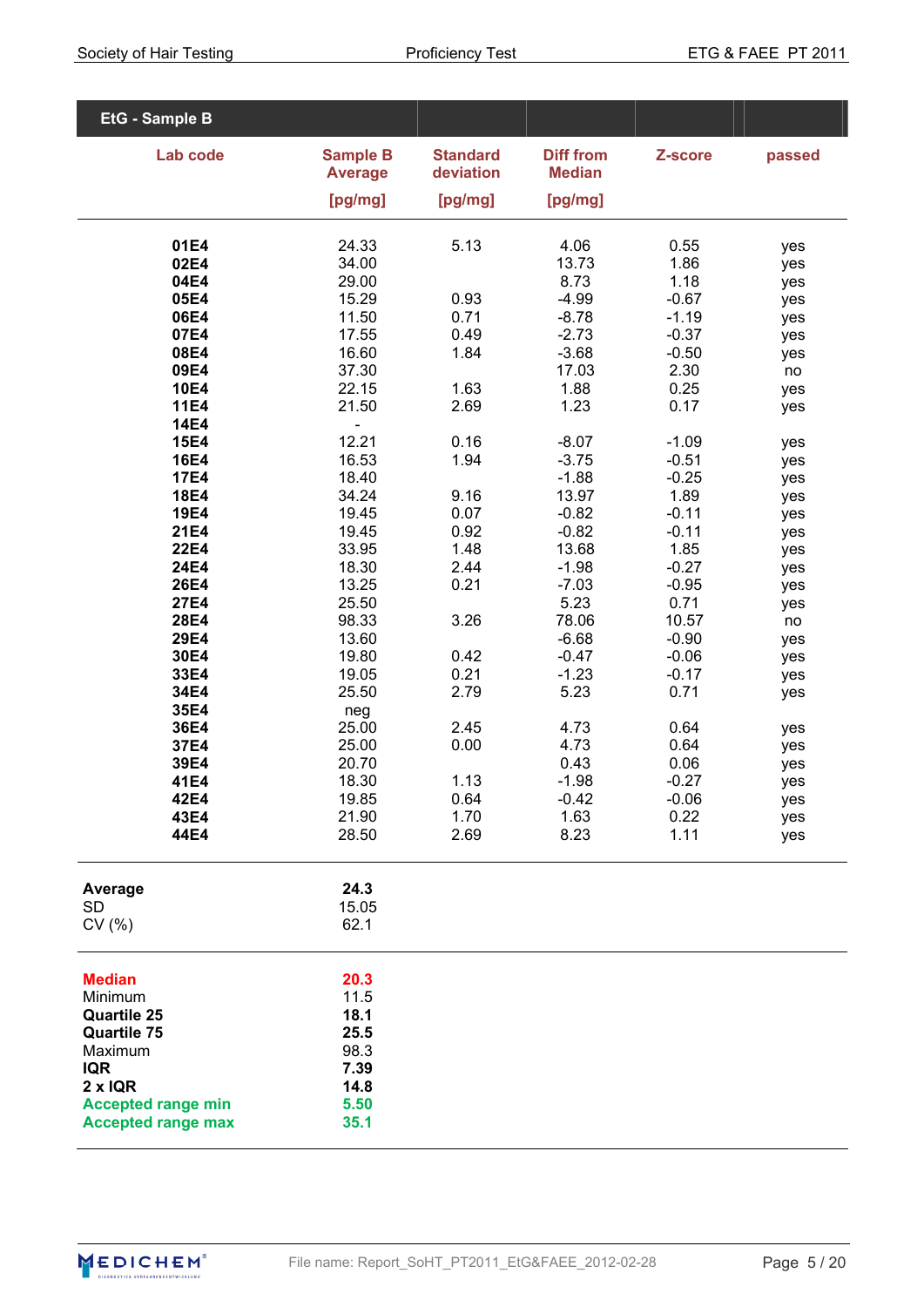



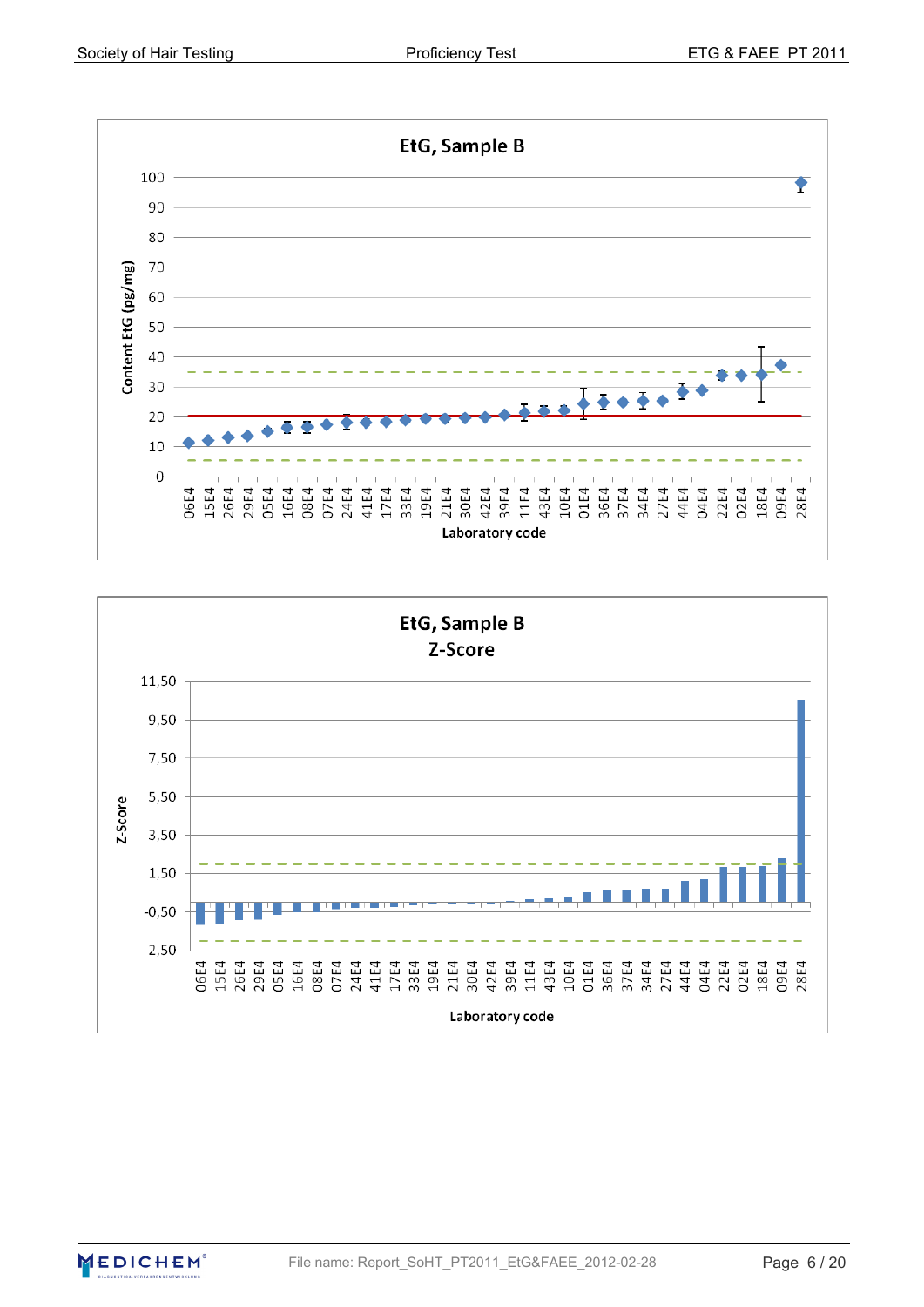| EtG - Sample C                                                                                                                                                            |                                                                       |                              |                                     |                                    |                          |
|---------------------------------------------------------------------------------------------------------------------------------------------------------------------------|-----------------------------------------------------------------------|------------------------------|-------------------------------------|------------------------------------|--------------------------|
| Lab code                                                                                                                                                                  | <b>Sample C</b><br><b>Average</b><br>[pg/mg]                          | <b>Standard</b><br>deviation | <b>Diff from</b><br><b>Median</b>   | Z-score                            | passed                   |
|                                                                                                                                                                           |                                                                       | [pg/mg]                      | [pg/mg]                             |                                    |                          |
| 01E4<br>02E4<br>04E4                                                                                                                                                      | 19.0<br><b>ND</b><br><b>ND</b>                                        | 1.41                         | 7.35                                | 0.66                               | yes                      |
| 05E4<br>06E4<br>07E4                                                                                                                                                      | 2.97<br>4.50<br>7.85                                                  | 0.71<br>2.19                 | $-8.68$<br>$-7.15$<br>$-3.80$       | $-0.78$<br>$-0.64$<br>$-0.34$      | yes<br>yes<br>yes        |
| 08E4<br>09E4<br><b>10E4</b><br><b>11E4</b>                                                                                                                                | < 8<br>22.2<br>19.5<br>11.6                                           | 0.92<br>1.34                 | 10.55<br>7.80<br>$-0.10$            | 0.94<br>0.70<br>$-0.01$            | yes<br>yes<br>yes<br>yes |
| <b>14E4</b><br><b>15E4</b><br><b>16E4</b>                                                                                                                                 | 2.77<br><b>BLQ</b>                                                    | 0.01                         | $-8.89$                             | $-0.79$                            | yes<br>yes               |
| <b>17E4</b><br><b>18E4</b><br><b>19E4</b><br><b>21E4</b>                                                                                                                  | 7.90<br>19.3<br>15.0<br>9.24                                          | 3.75<br>0.49<br>0.69         | $-3.75$<br>7.64<br>3.30<br>$-2.41$  | $-0.34$<br>0.68<br>0.30<br>$-0.22$ | yes<br>yes<br>yes<br>yes |
| <b>22E4</b><br><b>24E4</b><br><b>26E4</b><br><b>27E4</b>                                                                                                                  | 22.4<br>8.88<br>11.8<br>8.19                                          | 1.34<br>4.31<br>1.13         | 10.70<br>$-2.77$<br>0.15<br>$-3.46$ | 0.96<br>$-0.25$<br>0.01<br>$-0.31$ | yes<br>yes<br>yes<br>yes |
| <b>28E4</b><br>29E4<br>30E4                                                                                                                                               | 85.0<br>5.40<br>13.7                                                  | 4.74                         | 73.35<br>$-6.25$<br>2.00            | 6.56<br>$-0.56$<br>0.18            | no<br>yes<br>yes         |
| 33E4<br>34E4<br>35E4<br>36E4                                                                                                                                              | $<$ 7<br>16.0<br>49.0<br>11.8                                         | 2.34<br>2.26<br>2.22         | 4.30<br>37.35<br>0.10               | 0.38<br>3.34<br>0.01               | yes<br>yes<br>no<br>yes  |
| 37E4<br>39E4<br>41E4                                                                                                                                                      | 22.0<br>10.3<br>8.99                                                  | 1.41<br>0.71                 | 10.35<br>$-1.35$<br>$-2.66$         | 0.93<br>$-0.12$<br>$-0.24$         | yes<br>yes<br>yes        |
| 42E4<br>43E4<br>44E4                                                                                                                                                      | 7.44<br>7.62<br>14.4                                                  | 0.88<br>1.19<br>1.48         | $-4.22$<br>$-4.03$<br>2.70          | $-0.38$<br>$-0.36$<br>0.24         | yes<br>yes<br>yes        |
| Average<br><b>SD</b><br>CV(%)                                                                                                                                             | 15.9<br>16.29<br>102.7                                                |                              |                                     |                                    |                          |
| <b>Median</b><br>Minimum<br><b>Quartile 25</b><br><b>Quartile 75</b><br>Maximum<br><b>IQR</b><br>$2 \times IQR$<br><b>Accepted range min</b><br><b>Accepted range max</b> | 11.7<br>2.77<br>7.89<br>19.1<br>85.0<br>11.19<br>22.4<br>0.00<br>34.0 |                              |                                     |                                    |                          |

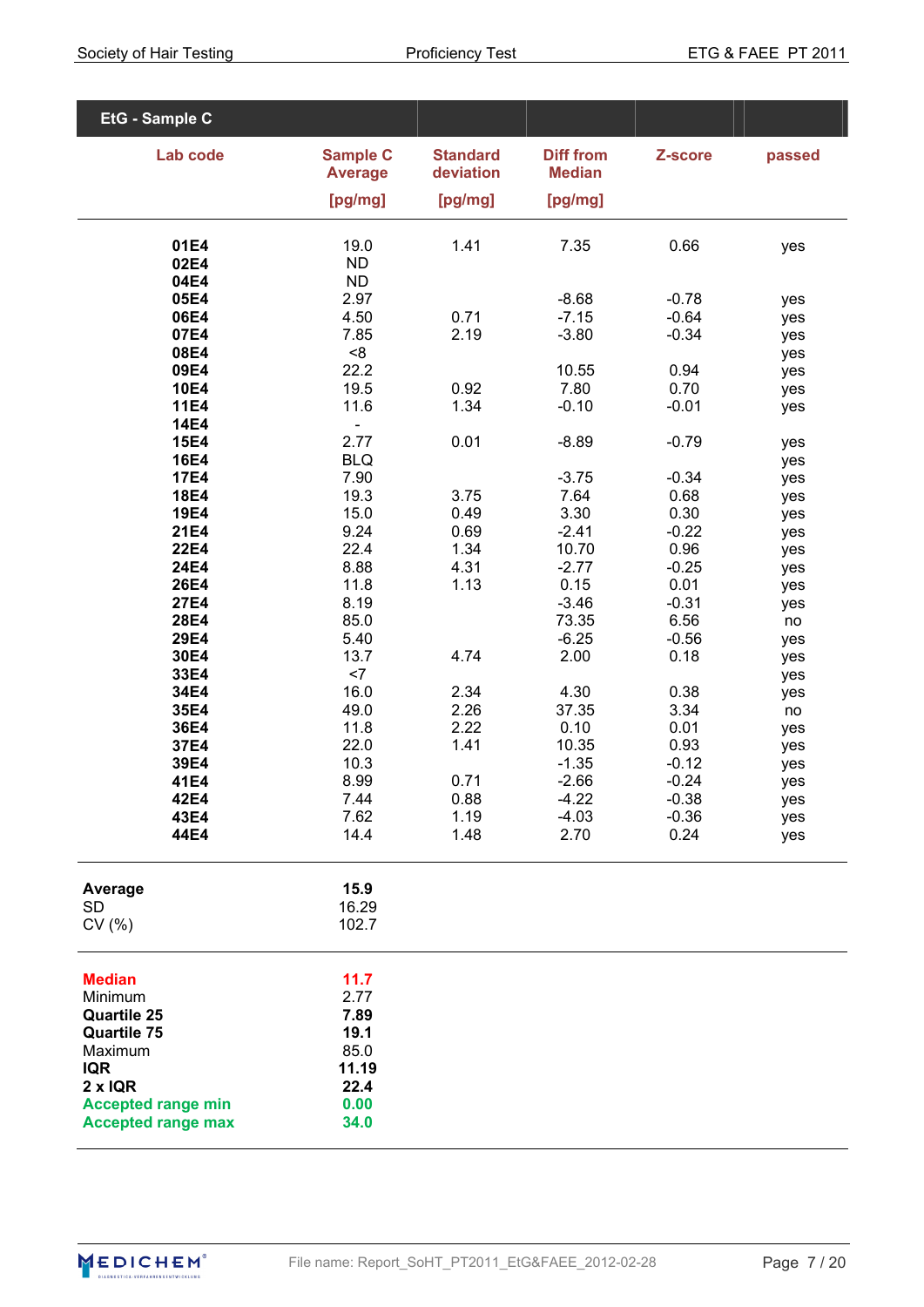



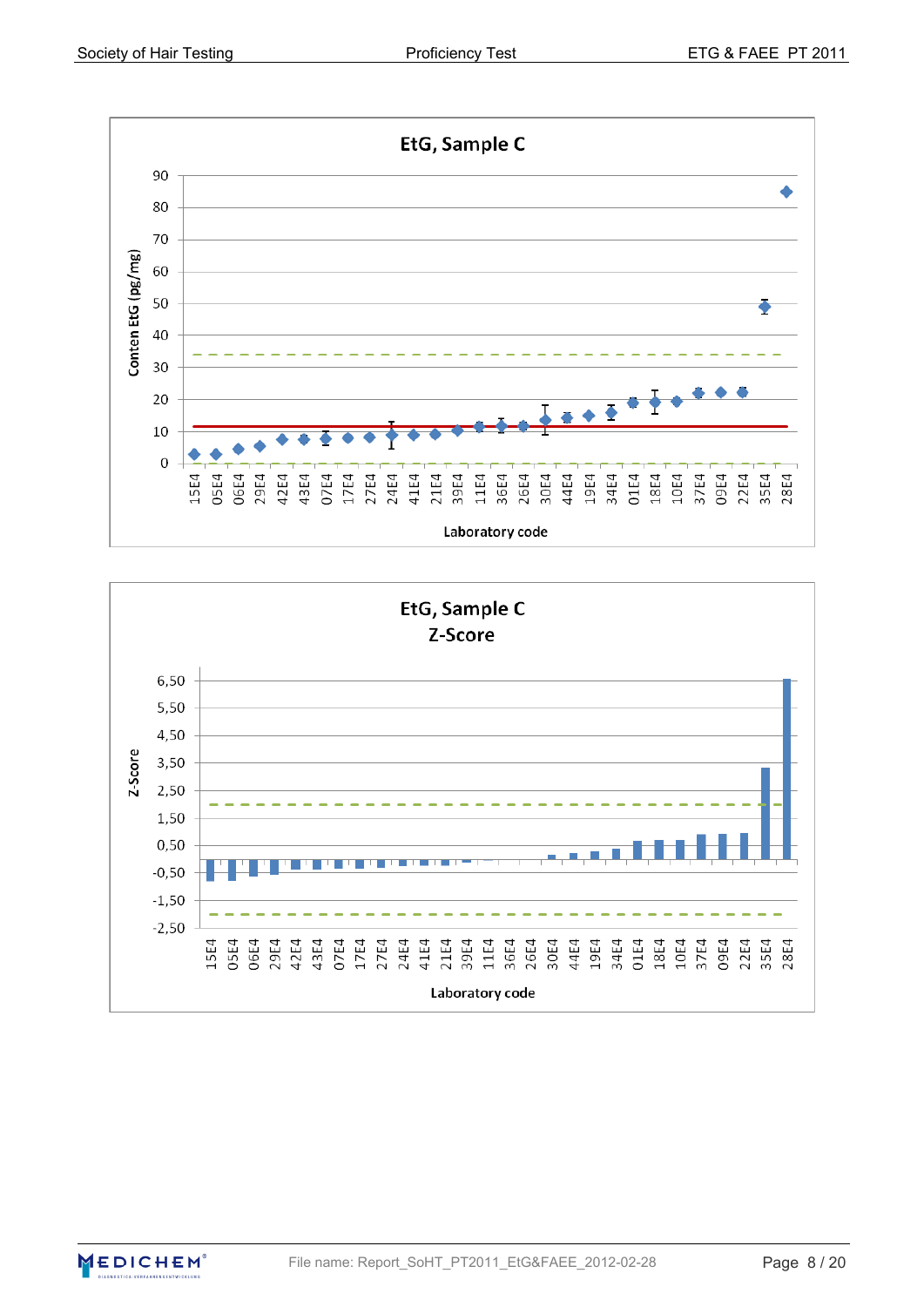| EtG - Sample D               |                                   |                              |                                   |                    |            |
|------------------------------|-----------------------------------|------------------------------|-----------------------------------|--------------------|------------|
| Lab code                     | <b>Sample D</b><br><b>Average</b> | <b>Standard</b><br>deviation | <b>Diff from</b><br><b>Median</b> | Z-score            | passed     |
|                              |                                   |                              |                                   |                    |            |
|                              | [pg/mg]                           | [pg/mg]                      | [pg/mg]                           |                    |            |
| 01E4                         | 33.00                             | 1.41                         | 3.78                              | 0.41               | yes        |
| 02E4                         | 39.00                             |                              | 9.78                              | 1.06               | yes        |
| 04E4                         | 25.00                             |                              | $-4.23$                           | $-0.46$            | yes        |
| 05E4<br>06E4                 | 25.10<br>19.50                    | 1.21                         | $-4.13$                           | $-0.45$<br>$-1.06$ | yes        |
| 07E4                         | 20.05                             | 0.71<br>0.07                 | $-9.73$<br>$-9.18$                | $-1.00$            | yes<br>yes |
| 08E4                         | 29.30                             | 2.97                         | 0.07                              | 0.01               | yes        |
| 09E4                         | 20.20                             |                              | $-9.03$                           | $-0.98$            | yes        |
| <b>10E4</b>                  | 36.95                             | 2.47                         | 7.73                              | 0.84               | yes        |
| <b>11E4</b><br><b>14E4</b>   | 28.00<br>32.05                    | 0.26<br>3.61                 | $-1.23$<br>2.83                   | $-0.13$<br>0.31    | yes        |
| <b>15E4</b>                  | 31.12                             | 0.08                         | 1.90                              | 0.21               | yes<br>yes |
| <b>16E4</b>                  | 35.11                             | 2.43                         | 5.89                              | 0.64               | yes        |
| <b>17E4</b>                  | 21.60                             |                              | $-7.63$                           | $-0.83$            | yes        |
| <b>18E4</b>                  | 25.21                             | 3.63                         | $-4.01$                           | $-0.44$            | yes        |
| <b>19E4</b><br><b>21E4</b>   | 29.15<br>27.75                    | 0.49<br>1.20                 | $-0.07$<br>$-1.48$                | $-0.01$<br>$-0.16$ | yes        |
| <b>22E4</b>                  | 58.65                             | 3.89                         | 29.43                             | 3.20               | yes<br>no  |
| <b>24E4</b>                  | 30.85                             | 4.60                         | 1.63                              | 0.18               | yes        |
| <b>26E4</b>                  | 25.90                             | 3.39                         | $-3.33$                           | $-0.36$            | yes        |
| <b>27E4</b>                  | 32.00                             |                              | 2.78                              | 0.30               | yes        |
| 28E4<br>29E4                 | 37.20<br>24.00                    |                              | 7.98<br>$-5.23$                   | 0.87<br>$-0.57$    | yes        |
| 30E4                         | 27.55                             | 3.32                         | $-1.68$                           | $-0.18$            | yes<br>yes |
| 33E4                         | 28.50                             |                              | $-0.72$                           | $-0.08$            | yes        |
| 34E4                         | 37.80                             | 4.10                         | 8.58                              | 0.93               | yes        |
| 35E4                         | 10.45                             | 0.21                         | $-18.78$                          | $-2.04$            | no         |
| 36E4<br>37E4                 | 32.25<br>36.00                    | 2.50<br>1.41                 | 3.03<br>6.78                      | 0.33<br>0.74       | yes<br>yes |
| 39E4                         | 27.30                             |                              | $-1.93$                           | $-0.21$            | yes        |
| 41E4                         | 28.85                             | 0.49                         | $-0.37$                           | $-0.04$            | yes        |
| 42E4                         | 35.25                             | 0.64                         | 6.03                              | 0.66               | yes        |
| 43E4                         | 42.35                             | 7.42                         | 13.13                             | 1.43<br>0.03       | yes        |
| 44E4                         | 29.50                             | 0.42                         | 0.28                              |                    | yes        |
| Average                      | 30.1                              |                              |                                   |                    |            |
| <b>SD</b>                    | 8.24                              |                              |                                   |                    |            |
| CV(% )                       | 27.4                              |                              |                                   |                    |            |
| <b>Median</b>                | 29.2                              |                              |                                   |                    |            |
| Minimum                      | 10.45                             |                              |                                   |                    |            |
| <b>Quartile 25</b>           | 25.4                              |                              |                                   |                    |            |
| <b>Quartile 75</b>           | 34.6                              |                              |                                   |                    |            |
| Maximum                      | 58.7                              |                              |                                   |                    |            |
| <b>IQR</b><br>$2 \times IQR$ | 9.20<br>18.4                      |                              |                                   |                    |            |
| <b>Accepted range min</b>    | 10.83                             |                              |                                   |                    |            |
| <b>Accepted range max</b>    | 47.6                              |                              |                                   |                    |            |
|                              |                                   |                              |                                   |                    |            |

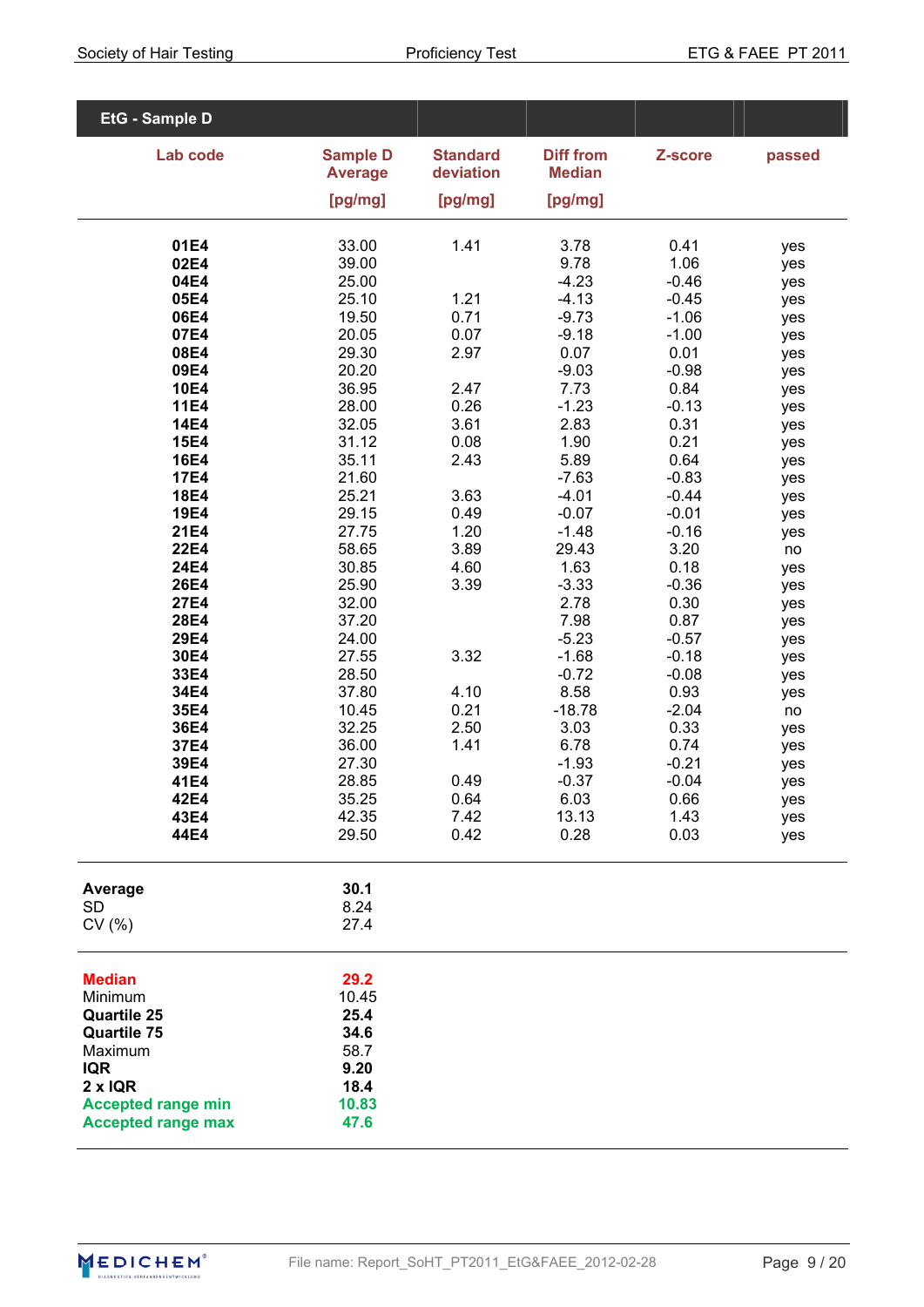

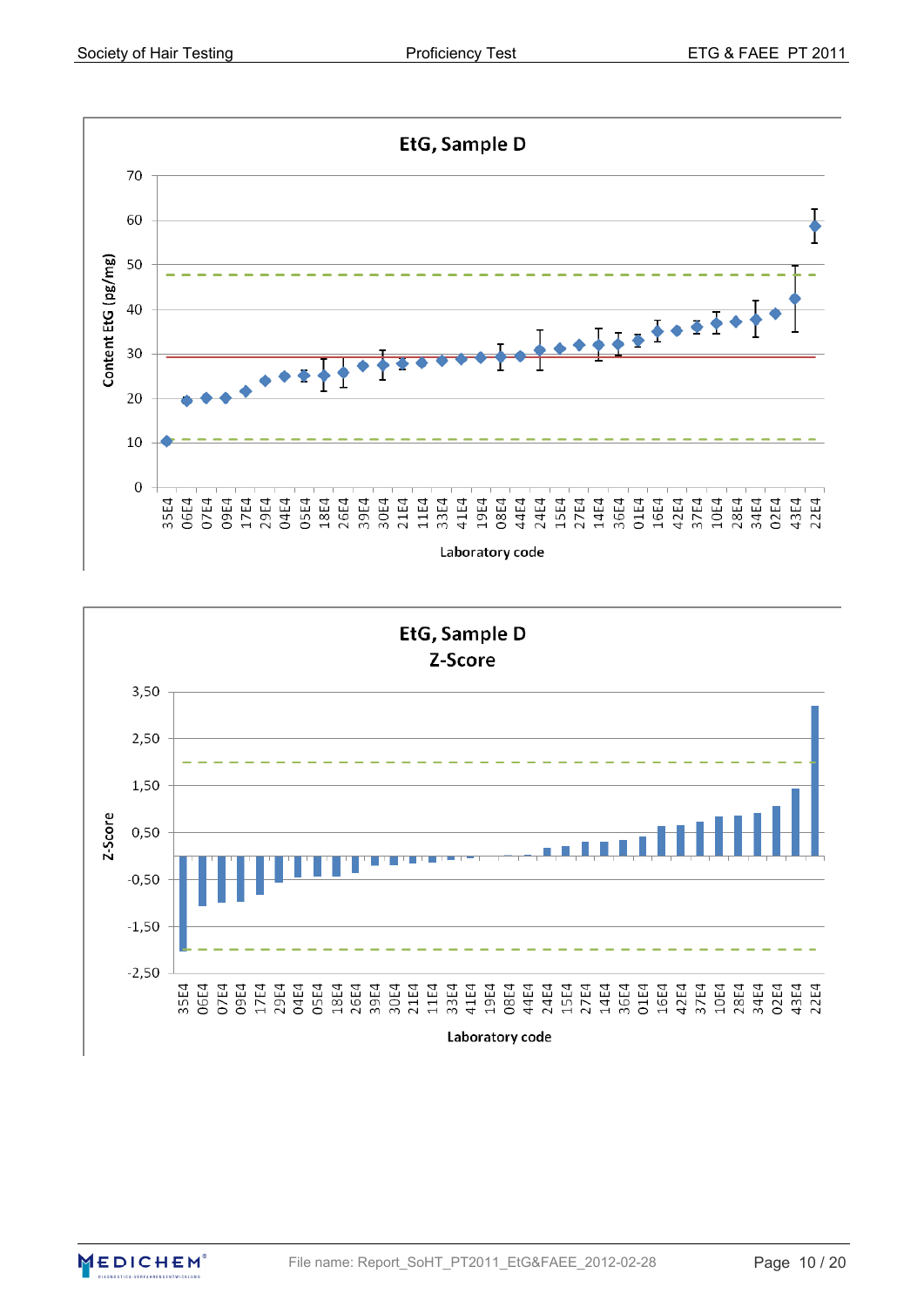| EtG - Standard solution 1                   |                                                          |                                         |                                              |                    |            |
|---------------------------------------------|----------------------------------------------------------|-----------------------------------------|----------------------------------------------|--------------------|------------|
| Lab code                                    | <b>Standard 1</b><br><b>Average</b><br>[pg/mg]           | <b>Standard</b><br>deviation<br>[pg/mg] | <b>Diff from</b><br><b>Median</b><br>[pg/mg] | Z-score            | passed     |
|                                             |                                                          |                                         |                                              |                    |            |
| 01E4                                        | 1.40                                                     |                                         | 0.34                                         | 1.49               | yes        |
| 02E4<br>04E4                                | $\blacksquare$<br>1.15                                   |                                         | 0.09                                         | 0.38               | yes        |
| 05E4                                        | 1.01                                                     | 0.15                                    | $-0.06$                                      | $-0.26$            | yes        |
| 06E4                                        | 0.77                                                     | 0.03                                    | $-0.29$                                      | $-1.30$            | yes        |
| 07E4<br>08E4                                | $\qquad \qquad -$<br>$\blacksquare$                      |                                         |                                              |                    |            |
| 09E4                                        | 0.75                                                     |                                         | $-0.31$                                      | $-1.39$            | yes        |
| <b>10E4</b><br><b>11E4</b>                  | 0.95<br>1.20                                             | 0.05<br>0.14                            | $-0.11$<br>0.14                              | $-0.50$<br>0.60    | yes        |
| <b>14E4</b>                                 | $\overline{\phantom{0}}$                                 |                                         |                                              |                    | yes        |
| <b>15E4</b>                                 | $\qquad \qquad \blacksquare$                             |                                         |                                              |                    |            |
| <b>16E4</b><br><b>17E4</b>                  | 1.14                                                     | 0.13                                    | 0.07                                         | 0.32               | yes        |
| <b>18E4</b>                                 | $\overline{\phantom{0}}$                                 |                                         |                                              |                    |            |
| <b>19E4</b>                                 | $\overline{\phantom{0}}$                                 |                                         |                                              |                    |            |
| 21E4<br><b>22E4</b>                         | 0.92<br>0.97                                             | 0.09<br>0.01                            | $-0.15$<br>$-0.10$                           | $-0.66$<br>$-0.44$ | yes<br>yes |
| 24E4                                        | 1.06                                                     | 0.17                                    | $-0.01$                                      | $-0.04$            | yes        |
| <b>26E4</b><br><b>27E4</b>                  | 1.42<br>1.00                                             |                                         | 0.36<br>$-0.06$                              | 1.58<br>$-0.28$    | yes        |
| <b>28E4</b>                                 | 1.59                                                     |                                         | 0.52                                         | 2.31               | yes<br>no  |
| 29E4                                        | $\overline{\phantom{0}}$                                 |                                         |                                              |                    |            |
| 30E4<br>33E4                                | $\overline{\phantom{0}}$<br>$\qquad \qquad \blacksquare$ |                                         |                                              |                    |            |
| 34E4                                        | 0.50                                                     | 0.01                                    | $-0.56$                                      | $-2.50$            | no         |
| 35E4                                        | $\blacksquare$                                           |                                         |                                              |                    |            |
| 36E4<br>37E4                                | 1.07<br>1.13                                             | 0.16<br>0.04                            | 0.01<br>0.06                                 | 0.04<br>0.27       | yes<br>yes |
| 39E4                                        | $\blacksquare$                                           |                                         |                                              |                    |            |
| 41E4                                        | 1.21                                                     | 0.14                                    | 0.15                                         | 0.65               | yes        |
| 42E4<br>43E4                                | 1.03<br>1.18                                             | 0.08<br>0.03                            | $-0.04$<br>0.12                              | $-0.16$<br>0.53    | yes<br>yes |
| 44E4                                        |                                                          |                                         |                                              |                    |            |
| Average                                     | 1.07                                                     |                                         |                                              |                    |            |
| <b>SD</b><br>CV(% )                         | 0.24<br>22.8                                             |                                         |                                              |                    |            |
| <b>Median</b><br>Minimum                    | 1.06<br>0.50                                             |                                         |                                              |                    |            |
| <b>Quartile 25</b><br><b>Quartile 75</b>    | 0.96<br>1.19                                             |                                         |                                              |                    |            |
| Maximum                                     | 1.59                                                     |                                         |                                              |                    |            |
| <b>IQR</b>                                  | 0.23                                                     |                                         |                                              |                    |            |
| $2 \times IQR$<br><b>Accepted range min</b> | 0.45<br>0.61                                             |                                         |                                              |                    |            |
| <b>Accepted range max</b>                   | 1.52                                                     |                                         |                                              |                    |            |

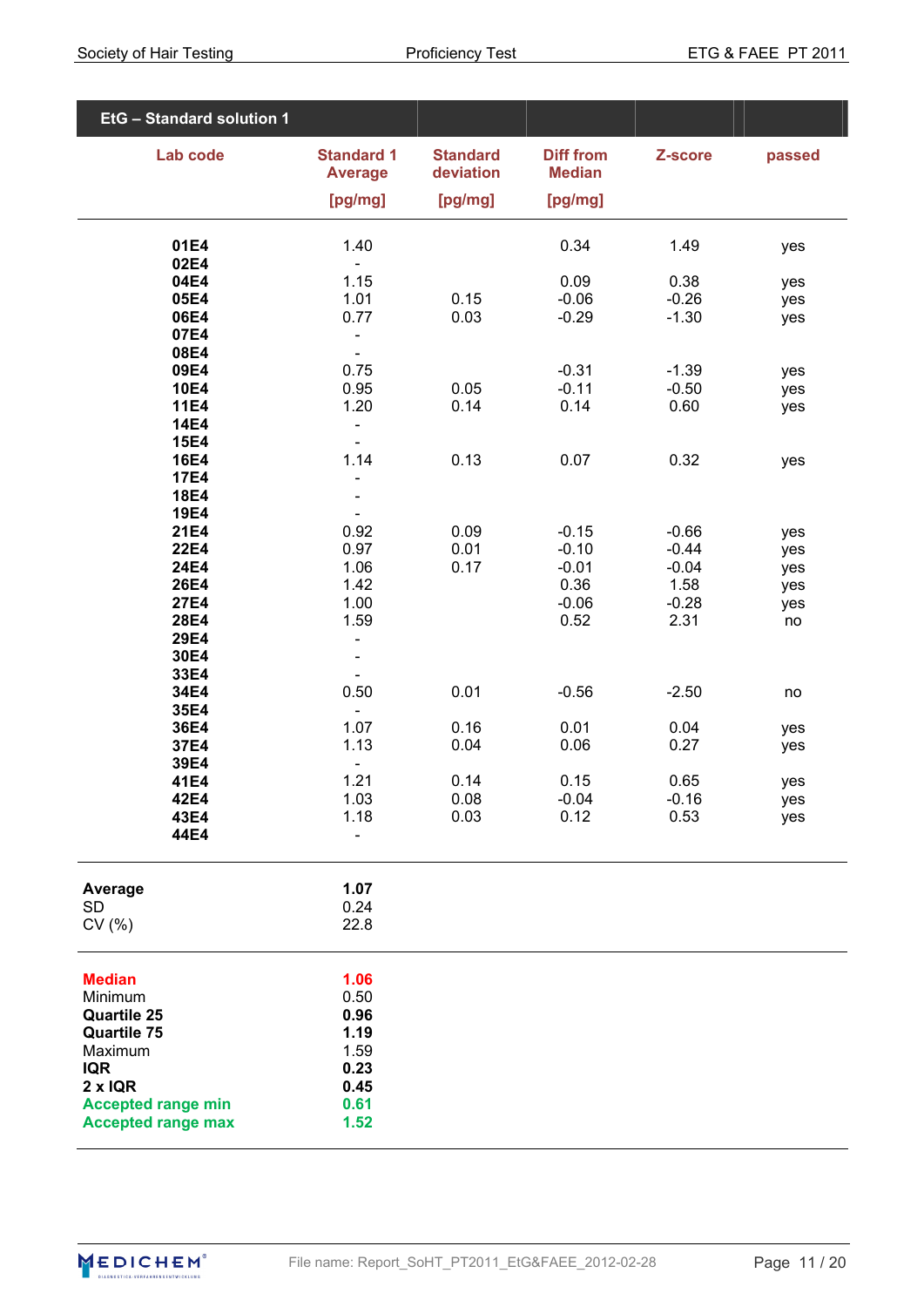



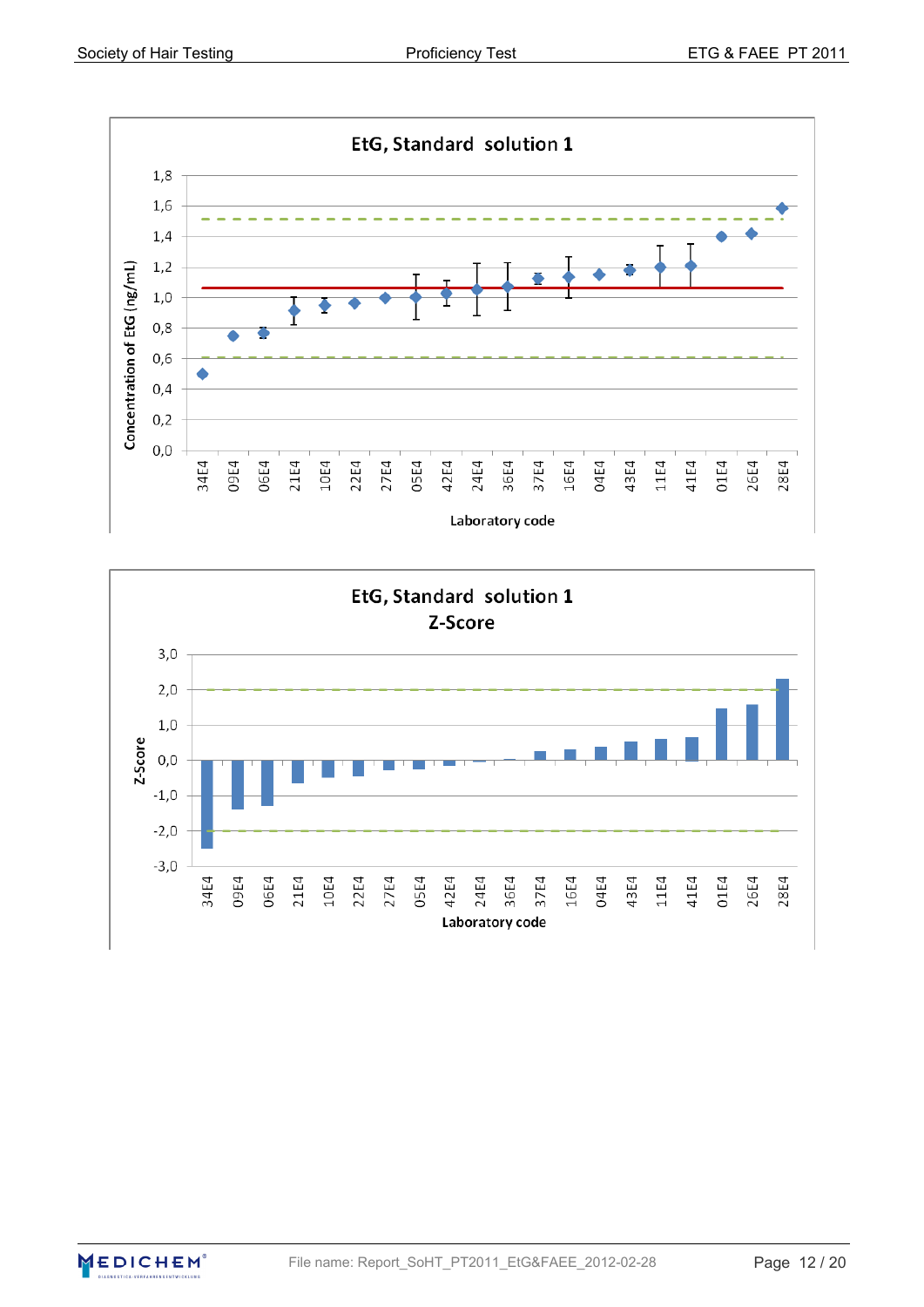| EtG - Standard solution 2                                                              |                                      |                              |                                   |                    |            |
|----------------------------------------------------------------------------------------|--------------------------------------|------------------------------|-----------------------------------|--------------------|------------|
| Lab code                                                                               | <b>Standard 2</b><br><b>Average</b>  | <b>Standard</b><br>deviation | <b>Diff from</b><br><b>Median</b> | Z-score            | passed     |
|                                                                                        | [pg/mg]                              | [pg/mg]                      | [pg/mg]                           |                    |            |
| 01E4<br>02E4                                                                           | 6.00                                 |                              | 1.02                              | 1.05               | yes        |
| 04E4                                                                                   | $\blacksquare$<br>5.20               |                              | 0.22                              | 0.23               | yes        |
| 05E4<br>06E4                                                                           | 4.55<br>3.81                         | 0.07<br>0.14                 | $-0.43$<br>$-1.17$                | $-0.44$<br>$-1.20$ | yes<br>yes |
| 07E4                                                                                   | 2.45                                 | 0.49                         | $-2.53$                           | $-2.59$            | no         |
| 08E4<br>09E4                                                                           | 5.46<br>4.55                         | 0.54                         | 0.48<br>$-0.43$                   | 0.50<br>$-0.44$    | yes<br>yes |
| <b>10E4</b>                                                                            | 5.65                                 | 0.66                         | 0.67                              | 0.69               | yes        |
| <b>11E4</b><br><b>14E4</b>                                                             | 8.65<br>$\overline{a}$               | 3.32                         | 3.67                              | 3.77               | no         |
| <b>15E4</b><br><b>16E4</b>                                                             | 3.66<br>6.03                         | 0.04<br>0.59                 | $-1.32$<br>1.05                   | $-1.36$<br>1.08    | yes        |
| <b>17E4</b>                                                                            | $\overline{\phantom{0}}$             |                              |                                   |                    | yes        |
| <b>18E4</b><br><b>19E4</b>                                                             | Ē,<br>$\blacksquare$                 |                              |                                   |                    |            |
| <b>21E4</b>                                                                            | 5.86                                 | 0.23                         | 0.88                              | 0.90               | yes        |
| <b>22E4</b><br><b>24E4</b>                                                             | 4.95<br>5.22                         | 0.07<br>0.35                 | $-0.03$<br>0.24                   | $-0.03$<br>0.24    | yes<br>yes |
| <b>26E4</b>                                                                            | 4.95                                 |                              | $-0.03$                           | $-0.03$            | yes        |
| <b>27E4</b><br>28E4                                                                    | 5.24<br>8.23                         |                              | 0.26<br>3.25                      | 0.27<br>3.33       | yes<br>no  |
| 29E4<br>30E4                                                                           | 5.20<br>4.20                         |                              | 0.22<br>$-0.78$                   | 0.23<br>$-0.80$    | yes<br>yes |
| 33E4                                                                                   | $\blacksquare$                       |                              |                                   |                    |            |
| 34E4<br>35E4                                                                           | 2.30<br>4.96                         | 0.33<br>0.19                 | $-2.67$<br>$-0.02$                | $-2.74$<br>$-0.02$ | no<br>yes  |
| 36E4                                                                                   | 4.97                                 | 0.26                         | 0.00                              | 0.00               | yes        |
| 37E4<br>39E4                                                                           | 5.50<br>3.62                         | 0.21                         | 0.52<br>$-1.36$                   | 0.54<br>$-1.39$    | yes<br>yes |
| 41E4<br>42E4                                                                           | 4.89<br>4.98                         | 0.08<br>0.04                 | $-0.09$<br>0.00                   | $-0.09$<br>0.00    | yes        |
| 43E4                                                                                   | 5.55                                 | 0.09                         | 0.57                              | 0.59               | yes<br>yes |
| 44E4                                                                                   |                                      |                              |                                   |                    |            |
| Average                                                                                | 5.06                                 |                              |                                   |                    |            |
| <b>SD</b><br>CV(% )                                                                    | 1.36<br>26.8                         |                              |                                   |                    |            |
| <b>Median</b><br>Minimum<br><b>Quartile 25</b><br><b>Quartile 75</b><br>Maximum        | 4.98<br>2.30<br>4.55<br>5.53<br>8.65 |                              |                                   |                    |            |
| <b>IQR</b><br>$2 \times IQR$<br><b>Accepted range min</b><br><b>Accepted range max</b> | 0.98<br>1.95<br>3.03<br>6.93         |                              |                                   |                    |            |

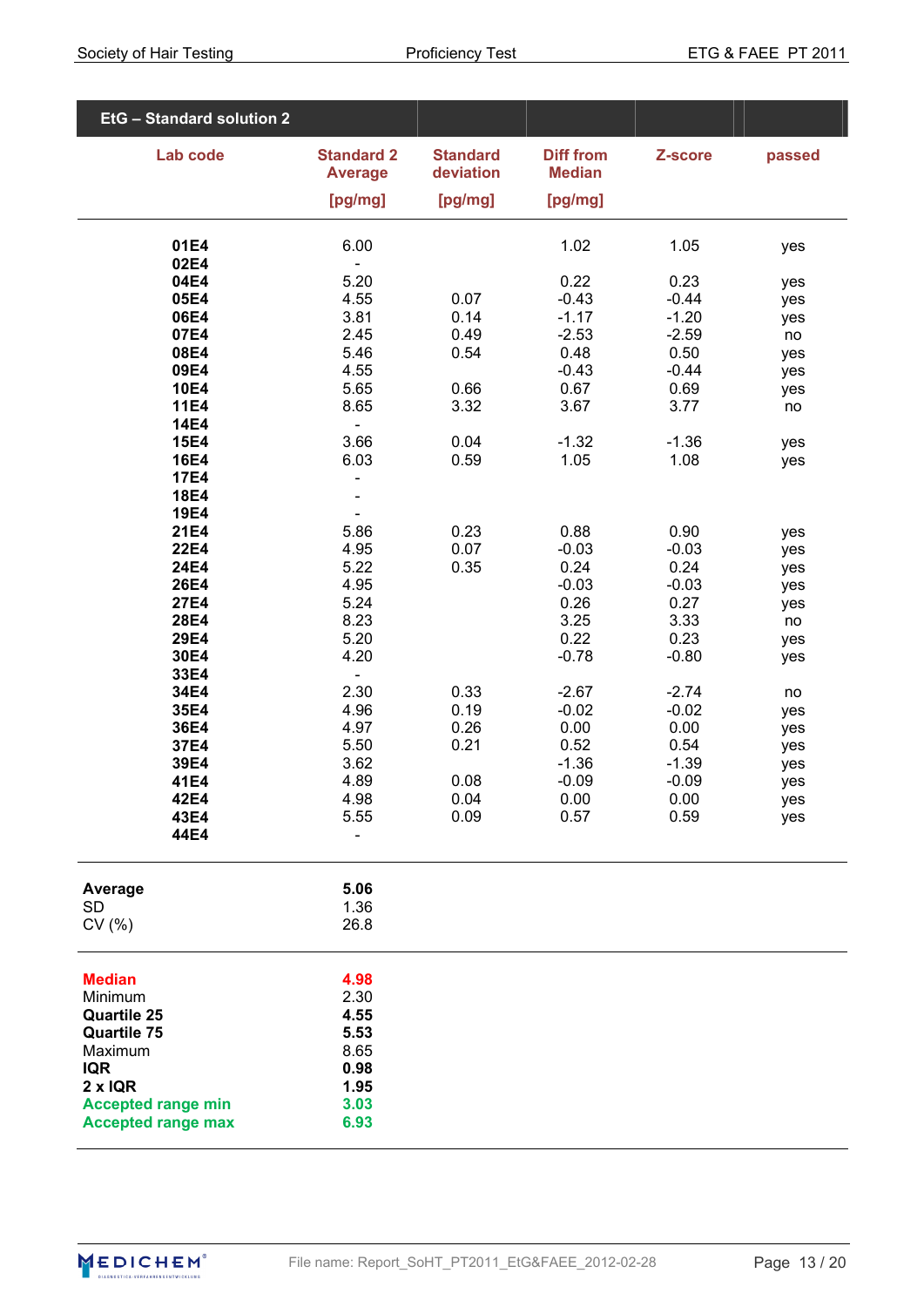



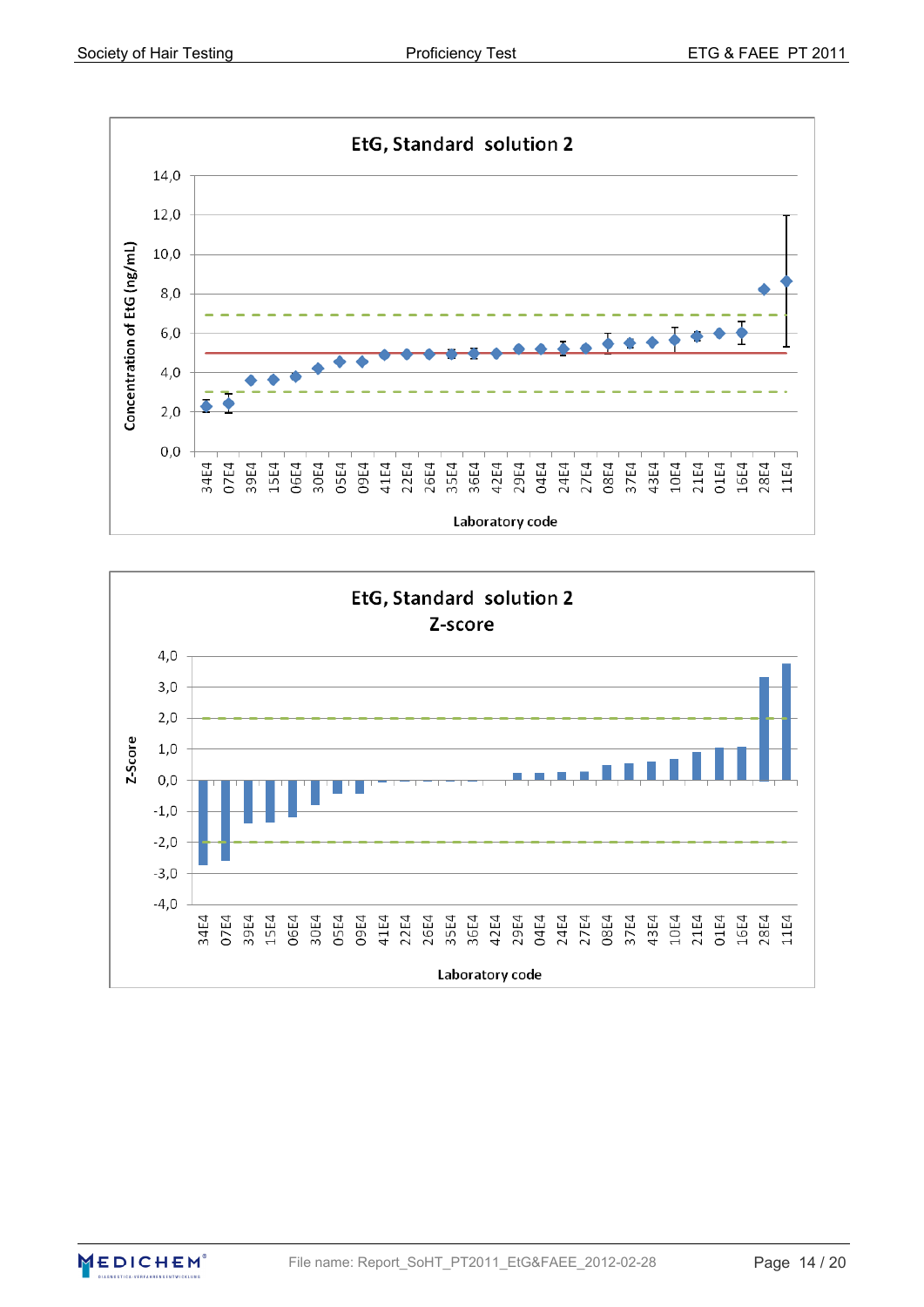| EtG - Standard solution 3     |                                       |                              |                                   |                 |            |
|-------------------------------|---------------------------------------|------------------------------|-----------------------------------|-----------------|------------|
| Lab code                      | <b>Standard 3</b><br><b>Average</b>   | <b>Standard</b><br>deviation | <b>Diff from</b><br><b>Median</b> | Z-score         | passed     |
|                               | [pg/mg]                               | [pg/mg]                      | [pg/mg]                           |                 |            |
| 01E4                          | 22.00                                 |                              | 2.50                              | 0.70            | yes        |
| 02E4<br>04E4                  | 20.25                                 |                              | 0.75                              | 0.21            | yes        |
| 05E4<br>06E4                  | $\blacksquare$<br>16.18               | 0.09                         | $-3.32$                           | $-0.93$         | yes        |
| 07E4<br>08E4                  | 13.15                                 | 0.64                         | $-6.35$                           | $-1.78$         | yes        |
| 09E4                          | $\blacksquare$<br>20.70               |                              | 1.20                              | 0.34            | yes        |
| <b>10E4</b><br><b>11E4</b>    | 20.75<br>25.75                        | 1.91<br>8.84                 | 1.25<br>6.25                      | 0.35<br>1.75    | yes<br>yes |
| <b>14E4</b><br><b>15E4</b>    | $\qquad \qquad \blacksquare$<br>15.17 | 0.01                         | $-4.34$                           | $-1.22$         | yes        |
| <b>16E4</b><br><b>17E4</b>    |                                       |                              |                                   |                 |            |
| <b>18E4</b>                   |                                       |                              |                                   |                 |            |
| <b>19E4</b><br>21E4           |                                       |                              |                                   |                 |            |
| <b>22E4</b><br>24E4           | 21.73                                 | 0.95                         | 2.23                              | 0.62            | yes        |
| <b>26E4</b><br><b>27E4</b>    | 19.20<br>$\qquad \qquad -$            |                              | $-0.30$                           | $-0.08$         | yes        |
| 28E4<br>29E4                  | 35.15<br>18.45                        |                              | 15.65<br>$-1.05$                  | 4.39<br>$-0.29$ | no<br>yes  |
| 30E4                          | 17.60                                 |                              | $-1.90$                           | $-0.53$         | yes        |
| 33E4<br>34E4                  | $\blacksquare$<br>10.44               | 0.85                         | $-9.06$                           | $-2.54$         | no         |
| 35E4<br>36E4                  | 17.75<br>19.50                        | 0.64<br>0.99                 | $-1.75$<br>0.00                   | $-0.49$<br>0.00 | yes<br>yes |
| 37E4<br>39E4                  | $\frac{1}{2}$<br>31.50                |                              | 12.00                             | 3.37            | no         |
| 41E4<br>42E4                  | 18.10<br>20.37                        | 0.42<br>0.68                 | $-1.40$<br>0.87                   | $-0.39$<br>0.24 | yes<br>yes |
| 43E4                          |                                       |                              |                                   |                 |            |
| 44E4                          |                                       |                              |                                   |                 |            |
| Average                       | 20.2                                  |                              |                                   |                 |            |
| <b>SD</b><br>CV(% )           | 5.76<br>28.5                          |                              |                                   |                 |            |
| <b>Median</b>                 | 19.5                                  |                              |                                   |                 |            |
| Minimum<br><b>Quartile 25</b> | 10.44<br>17.7                         |                              |                                   |                 |            |
| <b>Quartile 75</b><br>Maximum | 21.2<br>35.15                         |                              |                                   |                 |            |
| <b>IQR</b><br>$2 \times IQR$  | 3.56<br>7.13                          |                              |                                   |                 |            |
| <b>Accepted range min</b>     | 12.4                                  |                              |                                   |                 |            |
| <b>Accepted range max</b>     | 26.6                                  |                              |                                   |                 |            |

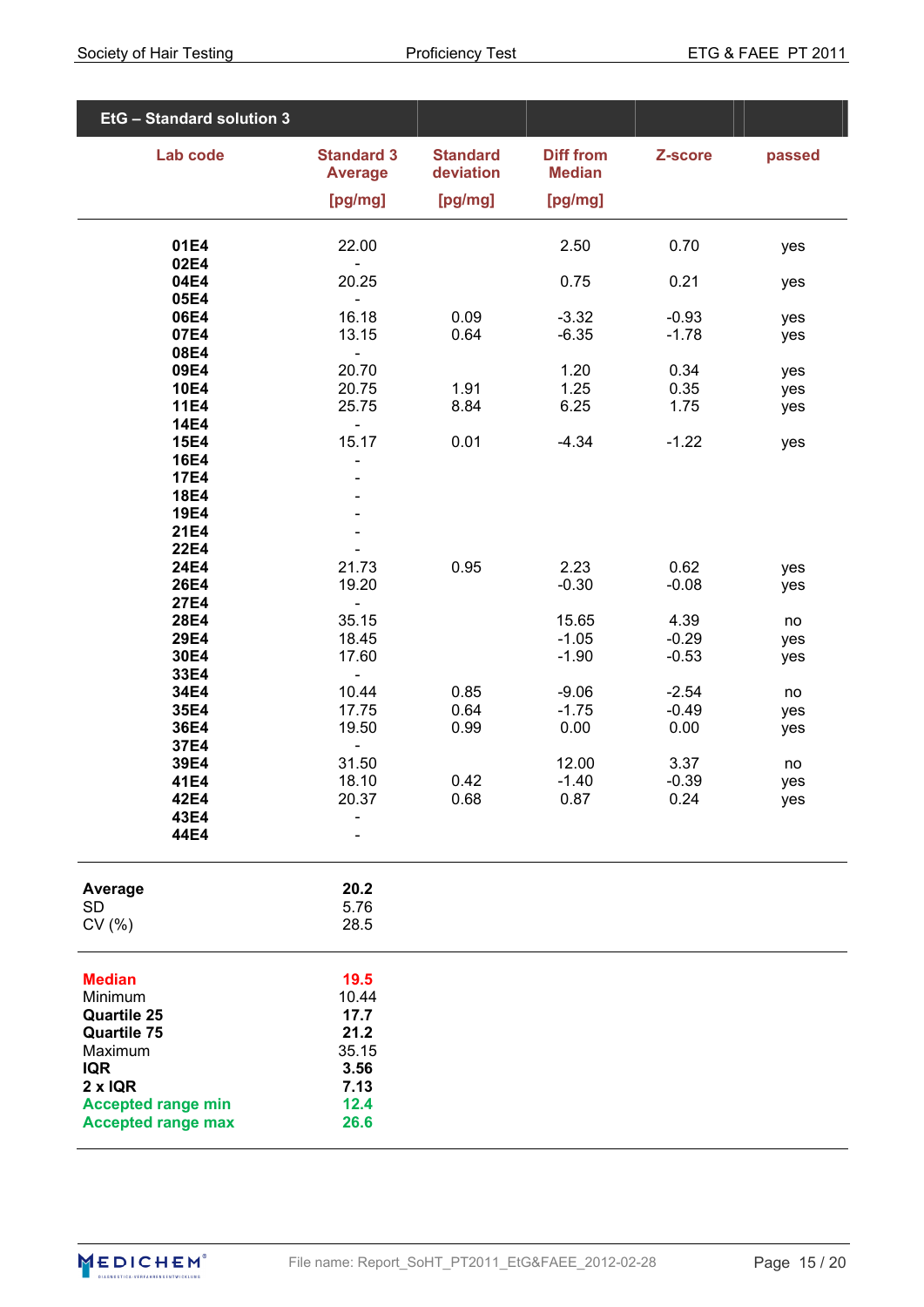

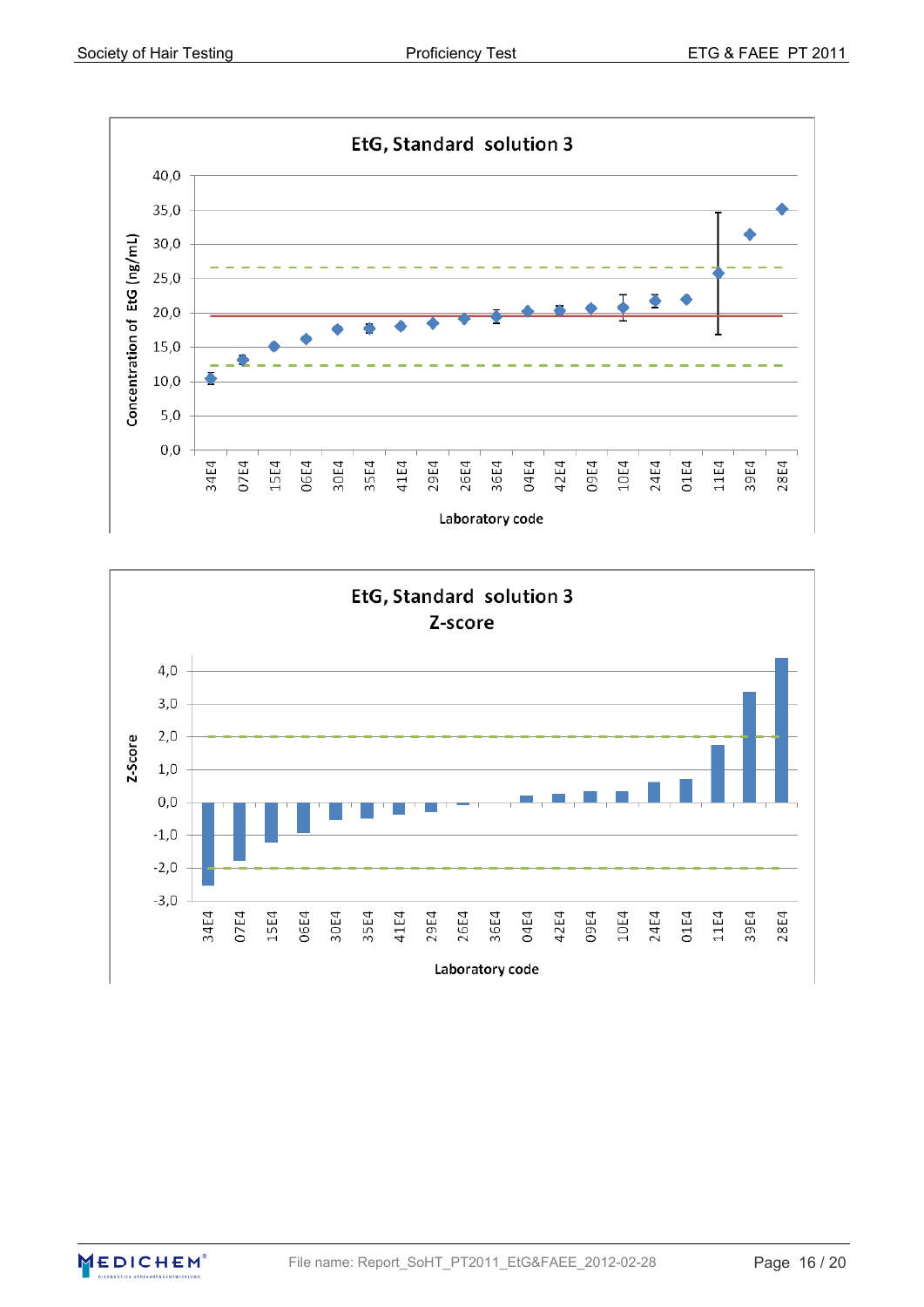# **2 FAEE – Summary**

2.1 Participants in determination of fatty acid ethyl esters (FAEE):

Participating laboratories: 11

Laboratories having reported their results a) without washing: 08 b) after washing: 06

Number of samples to be analyzed: 2 cut hair samples; 2 vials each sample  $E$  (=B), real case

sample  $F (=C)$ , real case

|                                                              | FAEE - Sample E (=B)                                               |                                      | without washing                                                            |                                                 |                                                                      |                                               |                                                         |                                           |                                                      |
|--------------------------------------------------------------|--------------------------------------------------------------------|--------------------------------------|----------------------------------------------------------------------------|-------------------------------------------------|----------------------------------------------------------------------|-----------------------------------------------|---------------------------------------------------------|-------------------------------------------|------------------------------------------------------|
| [pg/mg]                                                      | <b>Ethyl myristate</b>                                             |                                      | <b>Ethyl oleate</b>                                                        |                                                 | <b>Ethyl palmitate</b>                                               |                                               | <b>Ethyl stearate</b>                                   |                                           | <b>FAEE</b>                                          |
| Lab code                                                     | <b>Average</b>                                                     | <b>SD</b>                            | <b>Average</b>                                                             | <b>SD</b>                                       | <b>Average</b>                                                       | <b>SD</b>                                     | <b>Average</b>                                          | <b>SD</b>                                 | <b>Total</b>                                         |
| 02E4<br>03E4<br>06E4<br>07E4<br>16E4<br>18E4<br>21E4<br>40E4 | 150.0<br>372.5<br>93.0<br>65.0<br>895.0<br>302.0<br>349.0<br>161.0 | 26.2<br>35.4<br>70.7<br>18.2<br>26.9 | 840.0<br>1396.0<br>975.0<br>1445.0<br>1928.0<br>1922.3<br>1436.0<br>1638.0 | 135.8<br>267.1<br>7.1<br>165.5<br>175.7<br>49.5 | 250.0<br>539.0<br>353.7<br>400.0<br>774.0<br>683.3<br>495.5<br>638.0 | 24.0<br>111.6<br>14.1<br>84.9<br>19.7<br>37.5 | 104.5<br>61.0<br>65.0<br>508.5<br>140.7<br>64.1<br>83.0 | 33.2<br>22.3<br>7.1<br>74.2<br>6.0<br>4.5 | 2412<br>1483<br>1975<br>4106<br>3048<br>2345<br>2520 |
| Average<br><b>Median</b><br>Minimum<br>Maximum               | 298<br>232<br>65<br>895                                            |                                      | 1448<br>1441<br>840<br>1928                                                |                                                 | 517<br>517<br>250<br>774                                             |                                               | 147<br>83<br>61<br>509                                  |                                           | 2555<br>2412<br>1483<br>4106                         |

|               | FAEE - Sample E (=B)   |           | after washing       |           |                        |           |                       |           |              |
|---------------|------------------------|-----------|---------------------|-----------|------------------------|-----------|-----------------------|-----------|--------------|
| [pg/mg]       | <b>Ethyl myristate</b> |           | <b>Ethyl oleate</b> |           | <b>Ethyl palmitate</b> |           | <b>Ethyl stearate</b> |           | <b>FAEE</b>  |
| Lab code      | <b>Average</b>         | <b>SD</b> | <b>Average</b>      | <b>SD</b> | <b>Average</b>         | <b>SD</b> | <b>Average</b>        | <b>SD</b> | <b>Total</b> |
| 02E4          | 140.0                  |           | 670.0               |           | 240.0                  |           |                       |           |              |
| 06E4          | 46.5                   | 30.4      | 808.5               | 57.3      | 244.0                  | 69.3      | 51.0                  | 8.5       | 1150         |
| 07E4          | 55.0                   | 35.4      | 445.0               | 21.2      | 180.0                  | 28.3      | 40.0                  | 0.0       | 720          |
| <b>18E4</b>   | 174.7                  | 19.0      | 830.0               | 98.6      | 350.0                  | 26.1      | 88.0                  | 22.6      | 1443         |
| 21E4          | 333.0                  | 18.4      | 1179.0              | 17.0      | 409.5                  | 64.3      | 42.9                  | 0.4       | 1964         |
| 40E4          | 80.5                   | 0.71      | 926.5               | 6.36      | 381                    | 22.6      | 46.0                  | 2.83      | 1434         |
| Average       | 138                    |           | 810                 |           | 301                    |           | 54                    |           | 1342         |
| <b>Median</b> | 110                    |           | 819                 |           | 297                    |           | 46                    |           | 1434         |
| Minimum       | 47                     |           | 445                 |           | 180                    |           | 40                    |           | 720          |
| Maximum       | 333                    |           | 1179                |           | 410                    |           | 88                    |           | 1964         |

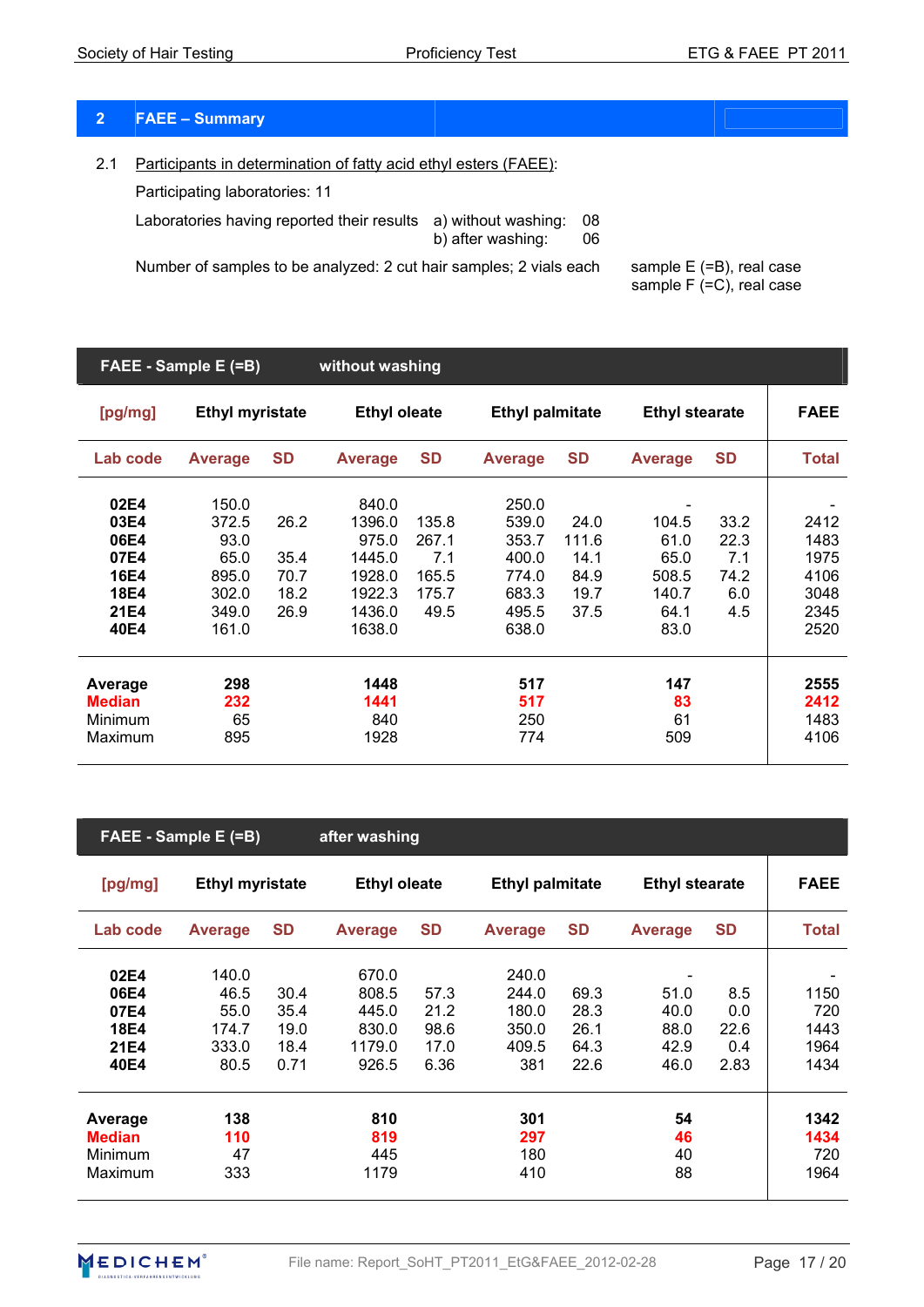



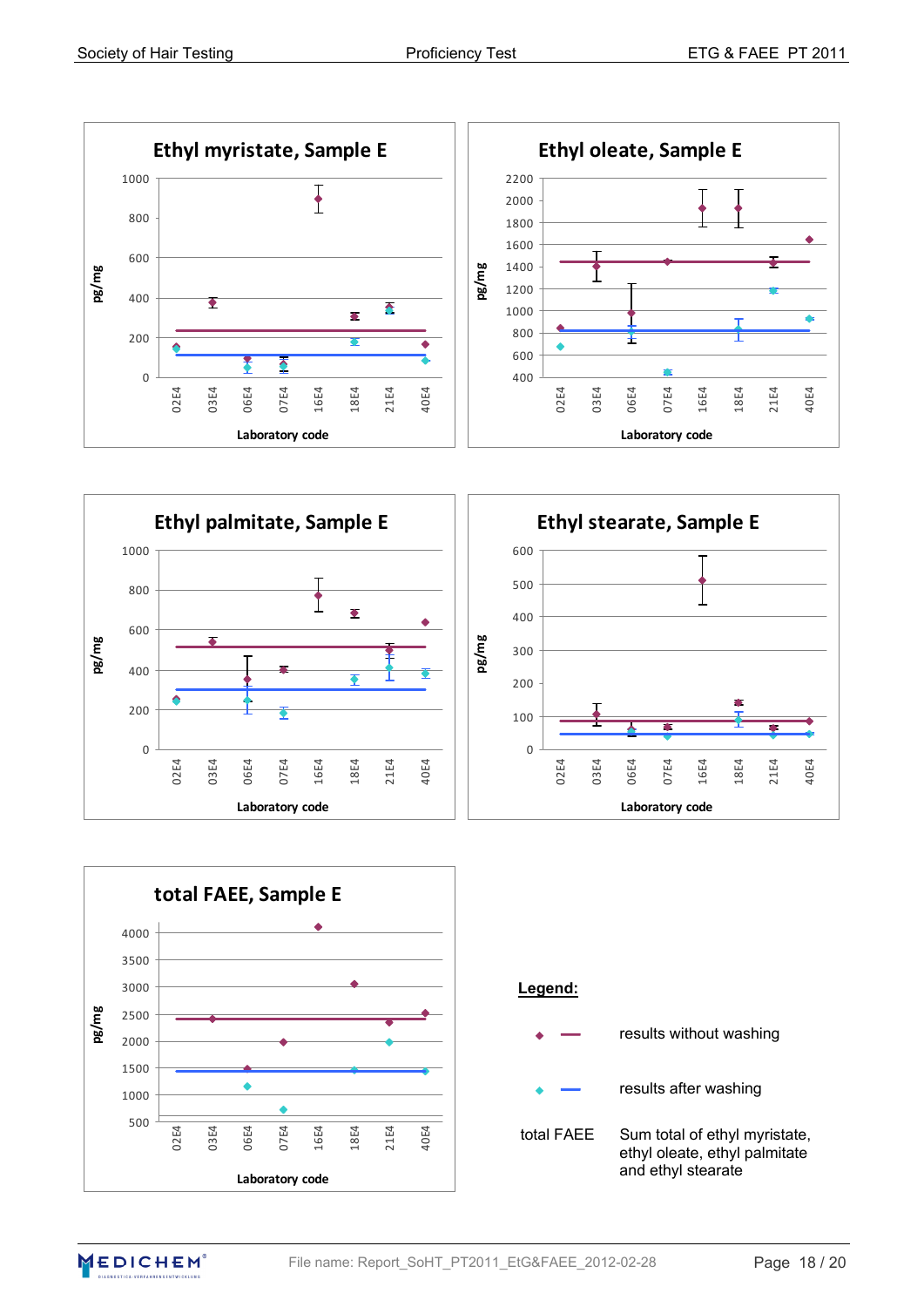| FAEE - Sample F (=C)                                                |                                                       |                                           | without washing                                                |                                                 |                                                             |                                              |                                                          |                                          |                                                    |
|---------------------------------------------------------------------|-------------------------------------------------------|-------------------------------------------|----------------------------------------------------------------|-------------------------------------------------|-------------------------------------------------------------|----------------------------------------------|----------------------------------------------------------|------------------------------------------|----------------------------------------------------|
| [pg/mg]                                                             | <b>Ethyl myristate</b>                                |                                           | <b>Ethyl oleate</b>                                            |                                                 | <b>Ethyl palmitate</b>                                      |                                              | <b>Ethyl stearate</b>                                    |                                          | <b>FAEE</b>                                        |
| Lab code                                                            | <b>Average</b>                                        | <b>SD</b>                                 | <b>Average</b>                                                 | <b>SD</b>                                       | <b>Average</b>                                              | <b>SD</b>                                    | <b>Average</b>                                           | <b>SD</b>                                | <b>Total</b>                                       |
| 02E4<br>03E4<br>06E4<br>07E4<br><b>16E4</b><br>18E4<br>21E4<br>40E4 | 55.0<br>52.3<br>60.0<br>305.0<br>97.3<br>23.8<br>67.0 | 9.9<br>22.2<br>0.0<br>127.3<br>6.5<br>3.6 | 1044.5<br>761.0<br>590.0<br>1474.0<br>1030.3<br>647.0<br>654.0 | 54.4<br>49.5<br>28.3<br>178.2<br>117.8<br>106.1 | 333.5<br>241.0<br>185.0<br>653.0<br>306.0<br>106.5<br>276.0 | 54.4<br>48.8<br>21.2<br>140.0<br>10.0<br>6.4 | 98.5<br>119.3<br>65.0<br>565.5<br>197.7<br>82.4<br>122.0 | 6.4<br>15.9<br>7.1<br>92.6<br>7.5<br>2.8 | 1532<br>1174<br>900<br>2998<br>1631<br>860<br>1119 |
| Average<br><b>Median</b><br>Minimum<br>Maximum                      | 94<br>60<br>24<br>305                                 |                                           | 886<br>761<br>590<br>1474                                      |                                                 | 300<br>276<br>107<br>653                                    |                                              | 179<br>119<br>65<br>566                                  |                                          | 1459<br>1174<br>860<br>2998                        |

| FAEE - Sample F (=C) |                        |           | after washing       |           |                        |           |                       |              |             |
|----------------------|------------------------|-----------|---------------------|-----------|------------------------|-----------|-----------------------|--------------|-------------|
| [pg/mg]              | <b>Ethyl myristate</b> |           | <b>Ethyl oleate</b> |           | <b>Ethyl palmitate</b> |           | <b>Ethyl stearate</b> |              | <b>FAEE</b> |
| Lab code             | <b>Average</b>         | <b>SD</b> | <b>Average</b>      | <b>SD</b> | <b>Average</b>         | <b>SD</b> | <b>Average</b>        | <b>SD</b>    | Total       |
| 02E4                 | -                      |           | 350                 |           |                        |           |                       |              |             |
| 06E4                 | 47.5                   | 20.5      | 507                 | 43.1      | 168                    | 34.6      | 81.0                  | 8.5          | 803         |
| 07E4                 | 20.0                   | 0.0       | 190                 | 42.4      | 70                     | 14.1      | 10.0                  | 14.1         | 290         |
| <b>18E4</b>          | 61.0                   | 20.8      | 649                 | 166.2     | 165                    | 9.5       | 107.7                 | 19.4         | 982         |
| 21E4                 | 9.3                    |           | 571                 |           | 76                     |           | 66.5                  |              | 723         |
| 40E4                 | 40.0                   | 2.83      | 413                 | 4.24      | 166                    | 1.41      | 74                    | $\mathbf{0}$ | 693         |
| Average              | 36                     |           | 447                 |           | 129                    |           | 68                    |              | 698         |
| <b>Median</b>        | 40                     |           | 460                 |           | 165                    |           | 74                    |              | 723         |
| <b>Minimum</b>       | 9                      |           | 190                 |           | 70                     |           | 10                    |              | 290         |
| Maximum              | 61                     |           | 649                 |           | 168                    |           | 108                   |              | 982         |